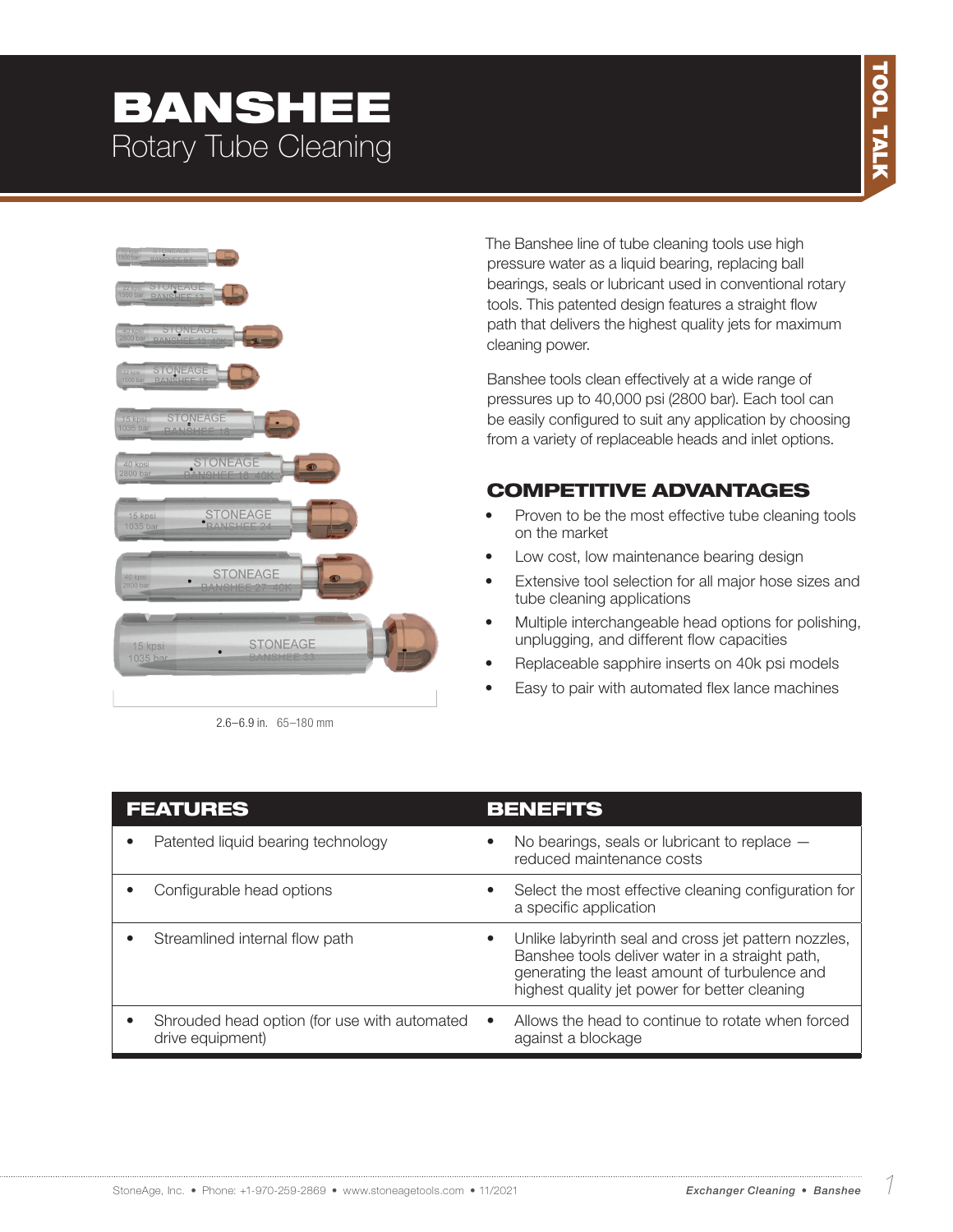

# BANSHEE TOOL OVERVIEW

### QUESTIONS TO ASK YOUR CUSTOMER

- What size and length of hose are you using?
- What pressure and flow are you operating?
- What are the length and diameter of tubes?
- What type of cleaning is required? Are the tubes plugged?
- Do you need an adapter?
- Do you need a stinger?
- Do you need a backout preventer? *You should always use a backout preventer with high pressure tube cleaning tools.*

### OTHER INFORMATION

- The Banshee is a water-bearing tool, which means that the tool relies on a very thin "film" of water between shaft and body. It is critical that all lines are flushed prior to use to eliminate any debris which can cause the tool to misoperate.
- Water must be blown out of the Banshee after each use to avoid corrosion damage. It is also important to soak or bathe the tool in a very light oil such as WD-40 between applications.
- Pipe threads are rated to 15k psi (1000 bar) MAWP, M7 and MP threads are 22k psi (1500 bar) MAWP. Some BSP threads can rate as high as 22k psi (1500 bar), please refer to the tool manual for pressure ratings for each tool.
- Choose the appropriate head option for all cleaning applications. A universal head may not unplug or polish as effectively as the unplugger or polisher head specifically. Contact your StoneAge Customer Service for questions about specific applications, including the shrouded head option.
- StoneAge recommends the Banshee ProTex splash guard/back-out preventer for vertical applications and the VE-400 Safety Stop for horizontal or vertical back-out prevention.
- The use of pipe wrenches and or pliers with "teeth" will void all tool warranty. All Banshee tube cleaning tools require the use of a correctly sized open-end wrench to fit the flats provided on the inlet nut when attaching the tool to the lance. Incorrect tools can crush or crack the hardened steel body, leading to failure or breakage during operation.

### BACKOUT PREVENTION

We offer two standard backout preventers to be used with all Banshee tool models.

The VE-400 Safety Stop is designed to protect the operator form a flex-lance exiting the tube sheet during cleaning operations.

The **Banshee ProTex BPT-100** vertical splashguard is lightweight and dirable to keep operators safe from the potential hazards of flex-lancing.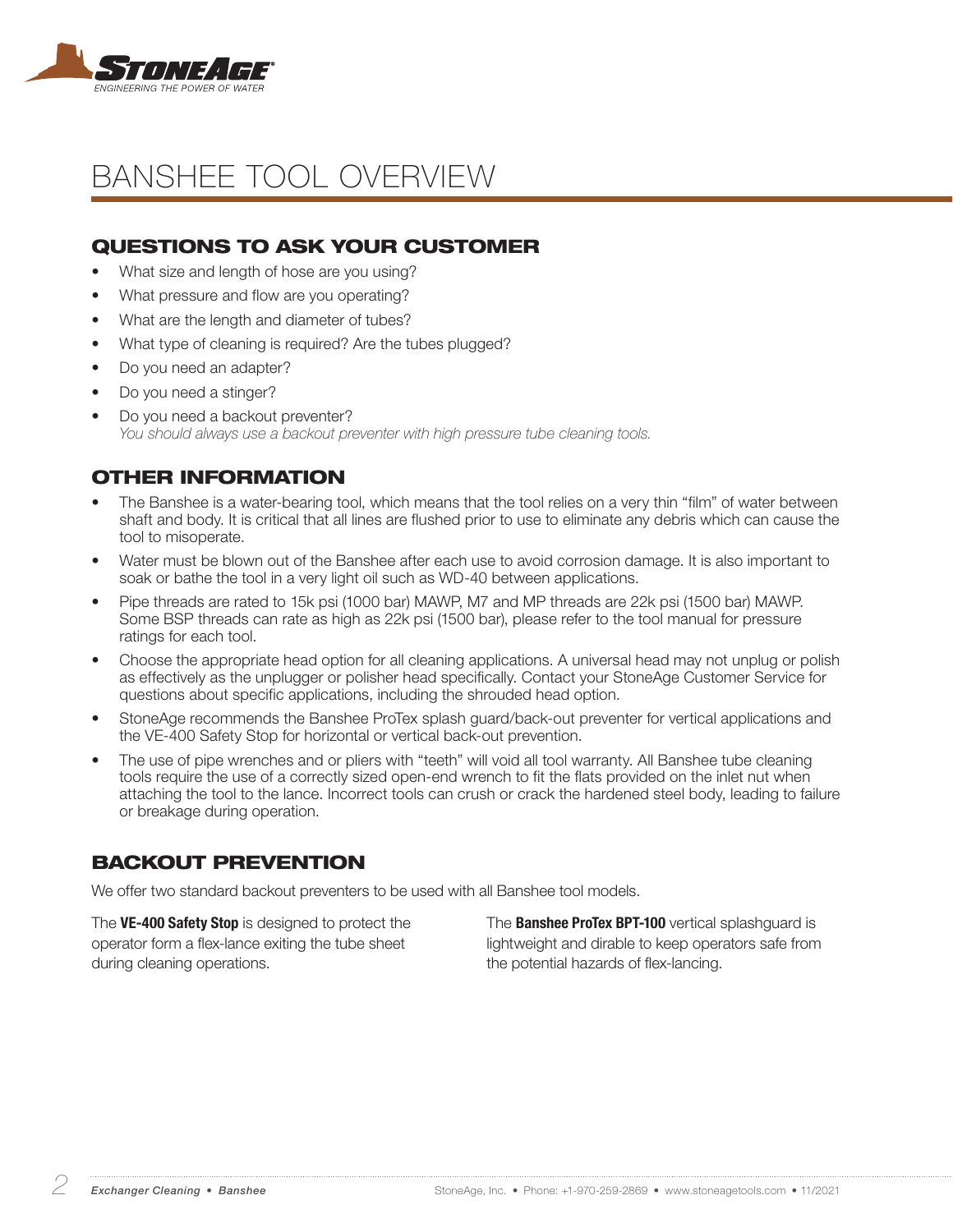| TUUL SPECIFICATIUNS — ZZN FSI (1900 DAN) MUDELS |                                                    |                                                               |                                         |                                             |                                             |                                 |
|-------------------------------------------------|----------------------------------------------------|---------------------------------------------------------------|-----------------------------------------|---------------------------------------------|---------------------------------------------|---------------------------------|
| <b>PART ID</b>                                  | <b>BN9.5</b>                                       | <b>BN13</b>                                                   | <b>BN15</b>                             | <b>BN18</b>                                 | <b>BN24</b>                                 | <b>BN33</b>                     |
| <b>Tube ID Range</b>                            | $0.47 - 0.63$ in.                                  | $0.60 - 1.0$ in.                                              | $0.75 - 1.2$ in.                        | $0.87 - 1.3$ in.                            | $1.1 - 2.0$ in.                             | $1.5 - 2.4$ in.                 |
|                                                 | $12 - 16$ mm                                       | $15 - 25$ mm                                                  | $19 - 30$ mm                            | $22 - 33$ mm                                | $28 - 51$ mm                                | $38 - 60$ mm                    |
| Pressure Range*                                 | 8k-22k psi                                         | 8k-22k psi                                                    | 8k-22k psi                              | 8k-22k psi                                  | 8k-22k psi                                  | 8k-22k psi                      |
|                                                 | 550-1500 bar                                       | 550-1500 bar                                                  | 550-1500 bar                            | 550-1500 bar                                | 550-1500 bar                                | 550-1500 bar                    |
| <b>Flow Range</b>                               | $4.5 - 8$ gpm                                      | $7-10$ gpm                                                    | $8-10$ gpm                              | $8-14$ gpm                                  | $12-25$ gpm                                 | $12-49$ gpm                     |
|                                                 | $17 - 30$ I/min                                    | 27-38 l/min                                                   | $30 - 38$ $1/min$                       | $30 - 53$ $1/min$                           | 45-95 l/min                                 | 45-190 l/min                    |
| <b>Flow Coefficient</b>                         | 0.20Cv                                             | 0.27Cv                                                        | 0.35Cv                                  | 0.66 Cv                                     | 0.90Cv                                      | 2.3 Cv                          |
| <b>Inlet Connections</b>                        | M7, 1/16 NPT, 1/4-<br>28 MP LH & RH.<br>5/16-24 RH | 1/8 NPT, 1/8 BSPP,<br>1/4-28 MP LH & RH,<br>3/8-24 MP LH & RH | 1/8 NPT, 1/8 BSPP,<br>3/8-24 MP LH & RH | 1/4 NPT, 1/4 BSPP,<br>9/16-18 MP LH<br>& RH | 3/8 NPT, 3/8 BSPP,<br>9/16-18 MP LH<br>& RH | 1/2 NPT, 1/2 BSPP<br>or 9/16 MP |
| <b>Swivel Diameter</b>                          | $10 \text{ mm}$                                    | $13 \text{ mm}$                                               | $15 \text{ mm}$                         | $18 \text{ mm}$                             | 24 mm                                       | 33 mm                           |
|                                                 | $0.4$ in.                                          | $0.5$ in.                                                     | $0.6$ in.                               | $0.7$ in.                                   | $0.9$ in.                                   | $1.3$ in.                       |
| <b>Swivel Length</b>                            | $2.6$ in.                                          | 74 mm                                                         | $3.0$ in.                               | $3.8$ in.                                   | 130 mm                                      | 6.9 in.                         |
|                                                 | 65 mm                                              | $2.9$ in.                                                     | 76 mm                                   | 97 mm                                       | $5.1$ in.                                   | 180 mm                          |
| <b>Swivel Weight</b>                            | $0.02$ kg                                          | $0.05$ kg                                                     | $0.15$ lb                               | $0.25$ lb                                   | 0.60 <sub>lb</sub>                          | $0.81$ kg                       |
|                                                 | 0.05 <sub>lb</sub>                                 | 0.10 <sub>lb</sub>                                            | $0.07$ kg                               | $0.11$ kg                                   | $0.27$ kg                                   | 1.8 <sub>lb</sub>               |
| <b>Head Weight</b>                              | $.005$ kg                                          | $0.02$ kg                                                     | 0.08 <sub>lb</sub>                      | $0.08$ lb                                   | 0.10 <sub>lb</sub>                          | $0.11$ kg                       |
|                                                 | $0.01$ lb                                          | 0.05 <sub>lb</sub>                                            | $0.04$ kg                               | $0.04$ kg                                   | $0.05$ kg                                   | $0.25$ lb                       |
| <b>Maximum Water</b><br><b>Temperature</b>      | 250 °F 120 °C                                      | 250 °F 120 °C                                                 | 250 °F 120 °C                           | 250 °F<br>120 °C                            | 250 °F<br>120 °C                            | 250 °F<br>120 °C                |

### TOOL SPECIFICATIONS — 22K PSI (1500 BAR) MODELS

\*The maximum working pressure for different Banshee swivels is dependent on the inlet connection.

#### TOOL SPECIFICATIONS — 40K PSI (2800 BAR) MODELS

| <b>PART ID</b>           | <b>BN13-40K</b>    | <b>BN18-40K</b>    | <b>BN27-40K</b>    |
|--------------------------|--------------------|--------------------|--------------------|
| Tube ID Range*           | $0.60 - 1.0$ in.   | $0.87 - 1.3$ in.   | $1.25 - 2.0$       |
|                          | $15 - 25$ mm       | $22 - 33$ mm       | $32 - 51$ mm       |
| <b>Pressure Range</b>    | $20 - 40k$ psi     | $20 - 40k$ psi     | $20 - 40k$ psi     |
|                          | 1400-2800 bar      | 1400-2800 bar      | 1400-2800 bar      |
| <b>Flow Range</b>        | $4.5 - 6$ gpm      | $5 - 8.5$ gpm      | $5 - 8.5$ gpm      |
|                          | 17-23 l/min        | 19-32 l/min        | 19-32 l/min        |
| <b>Flow Coefficient</b>  | 0.20Cv             | 0.25C              | 0.30 Cv            |
| <b>Port Size</b>         | 6-40 UNF (S2)      | 6-40 UNF (S2)      | 6-40 UNF (S2)      |
| <b>Nozzle Type</b>       | OS <sub>2</sub>    | OS2                | OS <sub>2</sub>    |
| <b>Inlet Connections</b> | 1/4-28 HP LH & RH, | 3/8 HP LH, 9/16-18 | 9/16-18 HP LH,     |
|                          | 3/8 HP LH & RH     | HP LH & RH, M14 LH | M <sub>14</sub> LH |
| <b>Swivel Diameter</b>   | $0.5$ in.          | $0.7$ in.          | $1.06$ in.         |
|                          | $13 \text{ mm}$    | $18 \text{ mm}$    | $27$ mm            |
| <b>Swivel Length</b>     | $3.5$ in.          | 4.7 in.            | $5.5$ in.          |
|                          | 89 mm              | $120$ mm           | 140 mm             |
| <b>Swivel Weight</b>     | $0.15$ lb          | $0.30$ lb          | 0.10 <sub>h</sub>  |
|                          | $0.07$ kg          | $0.14$ kg          | $0.05$ kg          |
| <b>Head Weight</b>       | $0.05$ lb          | $0.08$ lb          | $0.15$ lb          |
|                          | $0.02$ kg          | $0.04$ kg          | $0.68$ kg          |
| <b>Maximum Water</b>     | 250 °F             | 250 °F             | 250 °F             |
| Temperature              | 120 °C             | 120 °C             | 120 °C             |

\*When cleaning 5/8 in. diamerer tubes at 40k psi, please contact our technical support team for hose specifications.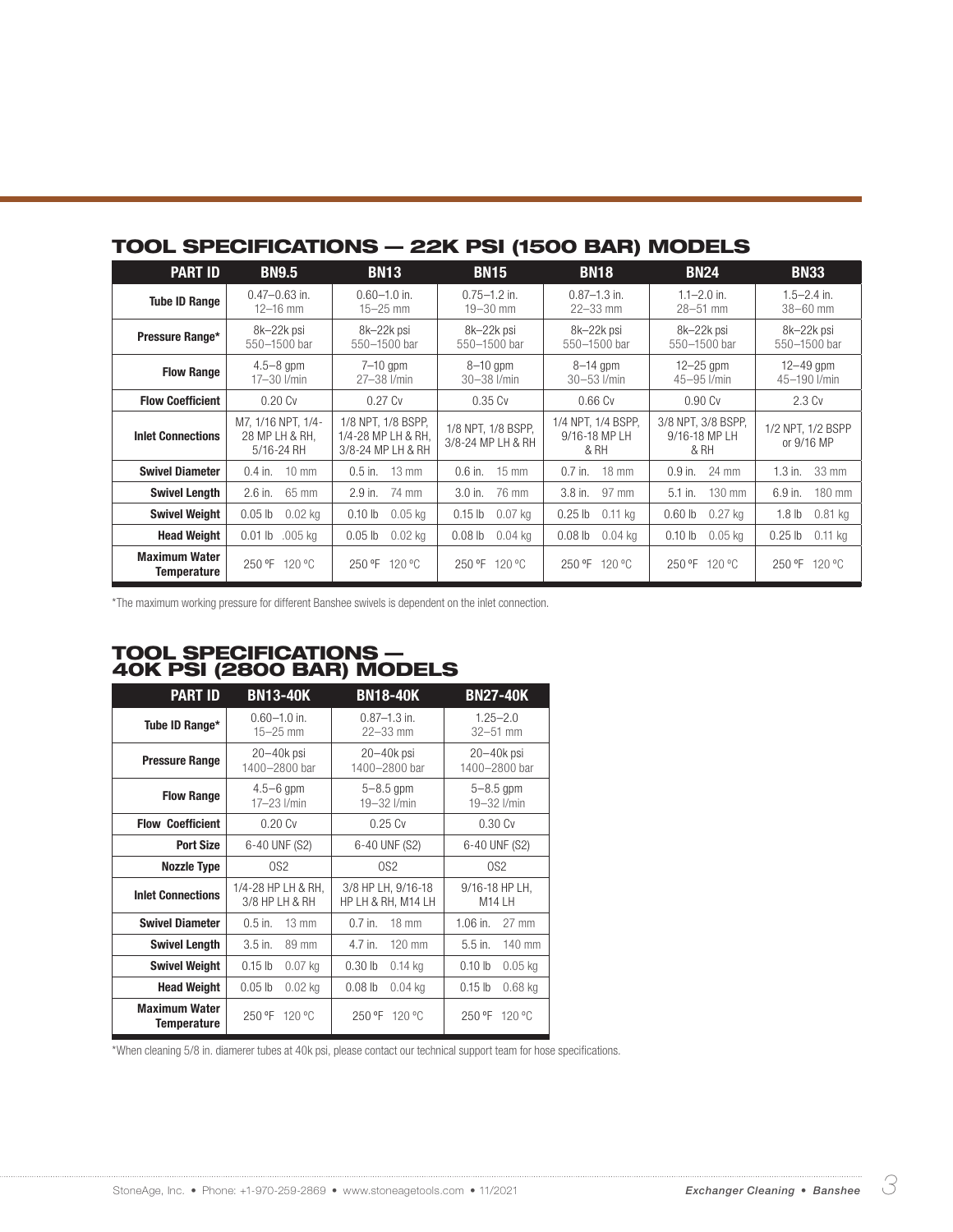

# BANSHEE TOOL CONFIGURATION

#### MODELS UP TO 22K PSI (1500 BAR)



#### A complete Banshee tool configuration requires the following components:

- 1. Swivel for required working pressure and inlet connection
- 2. Head with required jet configuration, pressure and flow

#### The following items may also be required:

- Suitable hose adapter
- Backout preventer

#### To configure a Banshee tool, the following information should be obtained:

- Pump pressure and flow
- Hose length and ID
- Hose/lance end fitting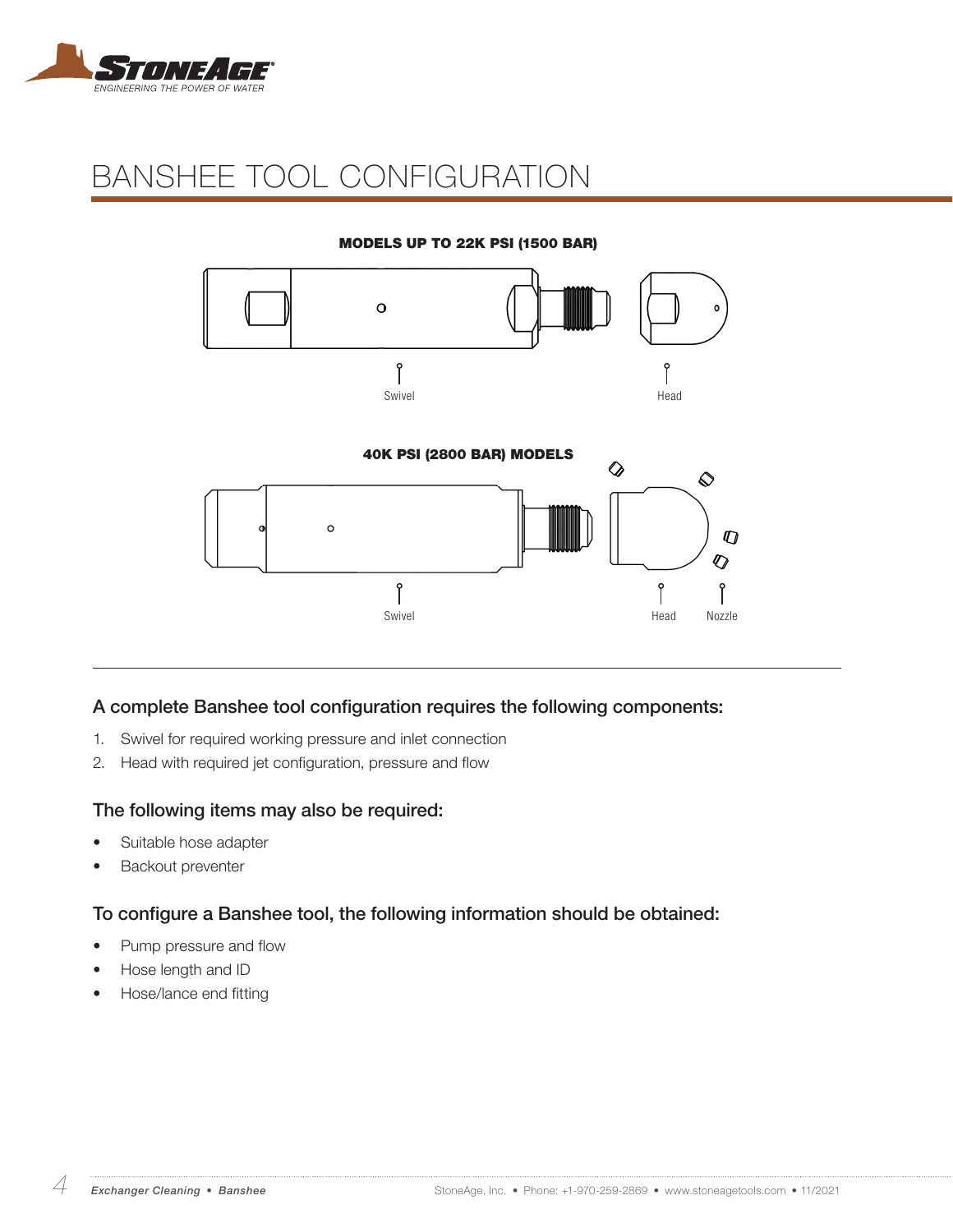### ORDERING A STANDARD PACKAGE

StoneAge offers standardized Banshee BN9.5 tool packages for the most commonly used configurations. All Banshee BN9.5 packages come fully assembled and include 1. Swivel, 2. Head.

The following table shows the configurations of standard Banshee BN9.5 tool packages:

| <b>MAXIMUM</b><br><b>PRESSURE</b> | <b>INLET</b><br><b>CONNECTION</b> | <b>PACKAGE CONTENTS</b>                         | <b>PACKAGE PART ID</b>   |
|-----------------------------------|-----------------------------------|-------------------------------------------------|--------------------------|
|                                   |                                   | 1 x BN9.5 Banshee swivel<br>1 x Polisher head   | BN9.5-NPT-POL-PKG        |
| 15k psi<br>1000 bar               | 1/16 NPT Female                   | 1 x BN 9.5 Banshee swivel<br>1 x Universal head | <b>BN9.5-NPT-UNI-PKG</b> |
|                                   |                                   | 1 x BN9.5 Banshee swivel<br>1 x Unplugger head  | <b>BN9.5-NPT-UNP-PKG</b> |
|                                   | M7 Female                         | 1 x BN9.5 Banshee swivel<br>1 x Polisher head   | BN9.5-M7-POL-PKG         |
|                                   |                                   | 1 x BN 9.5 Banshee swivel<br>1 x Universal head | BN9.5-M7-UNI-PKG         |
| 22k psi<br>1500 bar               |                                   | 1 x BN9.5 Banshee swivel<br>1 x Unplugger head  | BN9.5-M7-UNP-PKG         |
|                                   |                                   | 1 x BN9.5 Banshee swivel<br>1 x Polisher head   | BN9.5-MP-POL-PKG         |
|                                   | 1/4 LH Female,<br>1/4 RH Female   | 1 x BN 9.5 Banshee swivel<br>1 x Universal head | <b>BN9.5-MP-UNI-PKG</b>  |
|                                   |                                   | 1 x BN9.5 Banshee swivel<br>1 x Unplugger head  | <b>BN9.5-MP-UNP-PKG</b>  |

#### When ordering a standard Banshee package, you should specify:

- 1. Package Part ID and inlet connection thread
- 2. Pump pressure and flow
- 3. Hose length and ID

| QTY | <b>PART ID</b>   | <b>DESCRIPTION</b>                                          |
|-----|------------------|-------------------------------------------------------------|
|     | BN9.5-MP-UNP-PKG | BN9.5 package 1/4 LH inlet. 20,000 psi 6 gpm 30 ft 5/32" ID |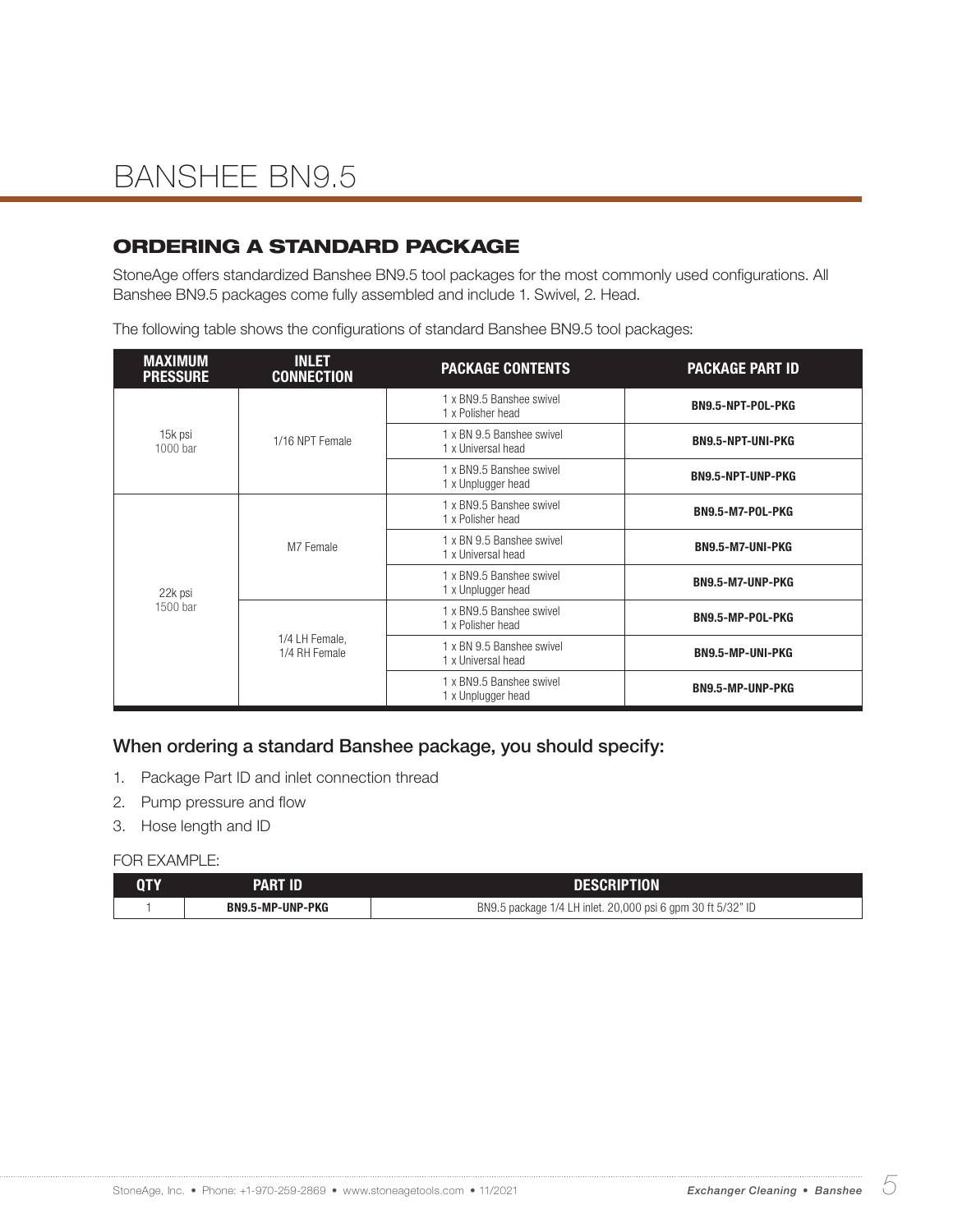

### ORDERING BY LINE ITEM

Complete tools can be configured by following the steps outlined below. Contact your StoneAge Customer Service for questions about specific applications.

## STEP1 **SWIVEL SELECTION**

There are four Banshee BN9.5 swivel options available. The correct swivel is selected based on the maximum working pressure and inlet connection required.

| <b>MAXIMUM PRESSURE</b> | <b>INLET CONNECTION</b> | <b>SWIVEL PART ID</b> |
|-------------------------|-------------------------|-----------------------|
| 15k psi<br>1000 bar     | 1/16 NPT Female         | <b>BN9.5-P1</b>       |
| 22k psi<br>1500 bar     | M7 Female               | <b>BN9.5-M7</b>       |
|                         | 1/4 LH Female           | BN9.5-MP4L            |
|                         | 1/4 RH Female           | <b>BN9.5-MP4R</b>     |

# STEP 2 HEAD SELECTION

There are three standard head configurations for the BN9.5 swivel. Custom heads are available on request.



The following table lists head selection approximations of common jetting scenarios for Banshee BN9.5 swivels:

| <b>SWIVEL</b> | <b>HEAD STYLE</b> | <b>PRESSURE RANGE</b>    | <b>FLOW RANGE</b>           | <b>HEAD PART ID</b> |
|---------------|-------------------|--------------------------|-----------------------------|---------------------|
| <b>BN9.5</b>  | Polisher          | 10-15k psi 700-1000 bar  | $5 - 6$ gpm $19 - 23$ l/min | <b>BN9.5 042-A</b>  |
|               |                   | 15-22k psi 1000-1500 bar | $5 - 6$ gpm $19 - 23$ I/min | <b>BN9.5042-B</b>   |
|               |                   | 10-15k psi 700-1000 bar  | $5 - 6$ gpm $19 - 23$ I/min | <b>BN9.5 043-A</b>  |
|               | Unplugger         | 15-22k psi 1000-1500 bar | $5 - 6$ gpm $19 - 23$ I/min | <b>BN9.5043-B</b>   |
|               | Universal         | 15-22k psi 1000-1500 bar | 7-8 gpm 27-30 l/min         | <b>BN9.5 044-1</b>  |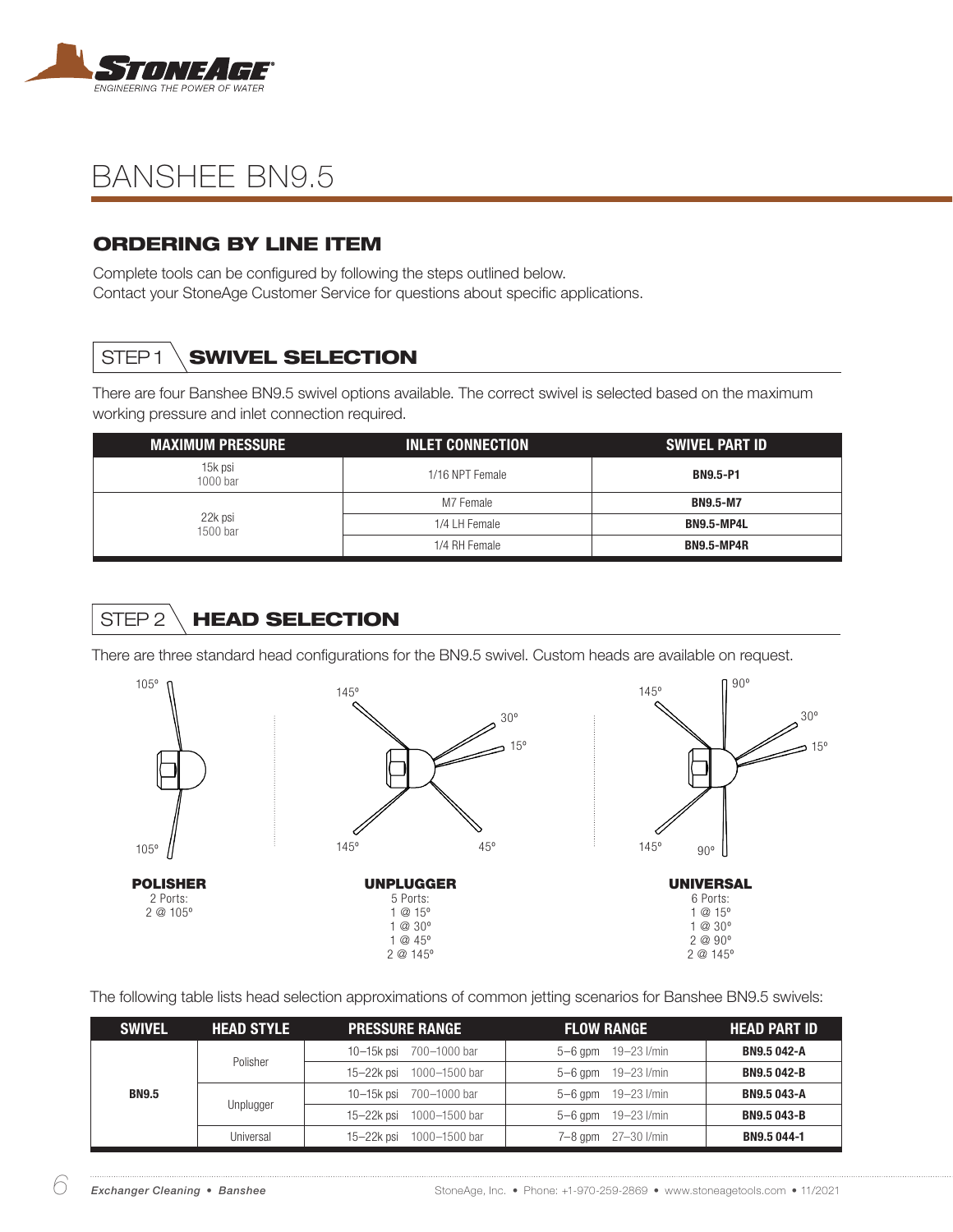## STEP 3 MAINTENANCE RESOURCES

StoneAge provides a tool kit for the Banshee BN9.5. This kit contains required wrenches for the BN9.5 swivel.

| <b>ISWIVEL</b>       | TOOL KIT         | <b>MANUAL</b> |
|----------------------|------------------|---------------|
| <b>BN9.5</b> $(22k)$ | <b>BN9.5 612</b> | <b>PL 505</b> |

Kit components and tool maintenance/assembly videos are available on the StoneAge website: WWW.STONEAGETOOLS.COM

For questions or help with a specific application, configuration or tool repairs, please contact your StoneAge Customer Service.

#### When ordering a Banshee BN9.5 tool by line item, you should specify:

- 1. Swivel Part ID
- 2. Head Part ID
- 3. Part IDs of spare heads or maintenance items, if required

| QTY | <b>PART ID</b>  | <b>DESCRIPTION</b>                  |  |
|-----|-----------------|-------------------------------------|--|
|     | <b>BN9.5-M7</b> | Banshee swivel 9.5 mm M7 connection |  |
|     | BN9.5 042-A     | Polisher head                       |  |
|     | BN9.5 043-A     | Unplugger head                      |  |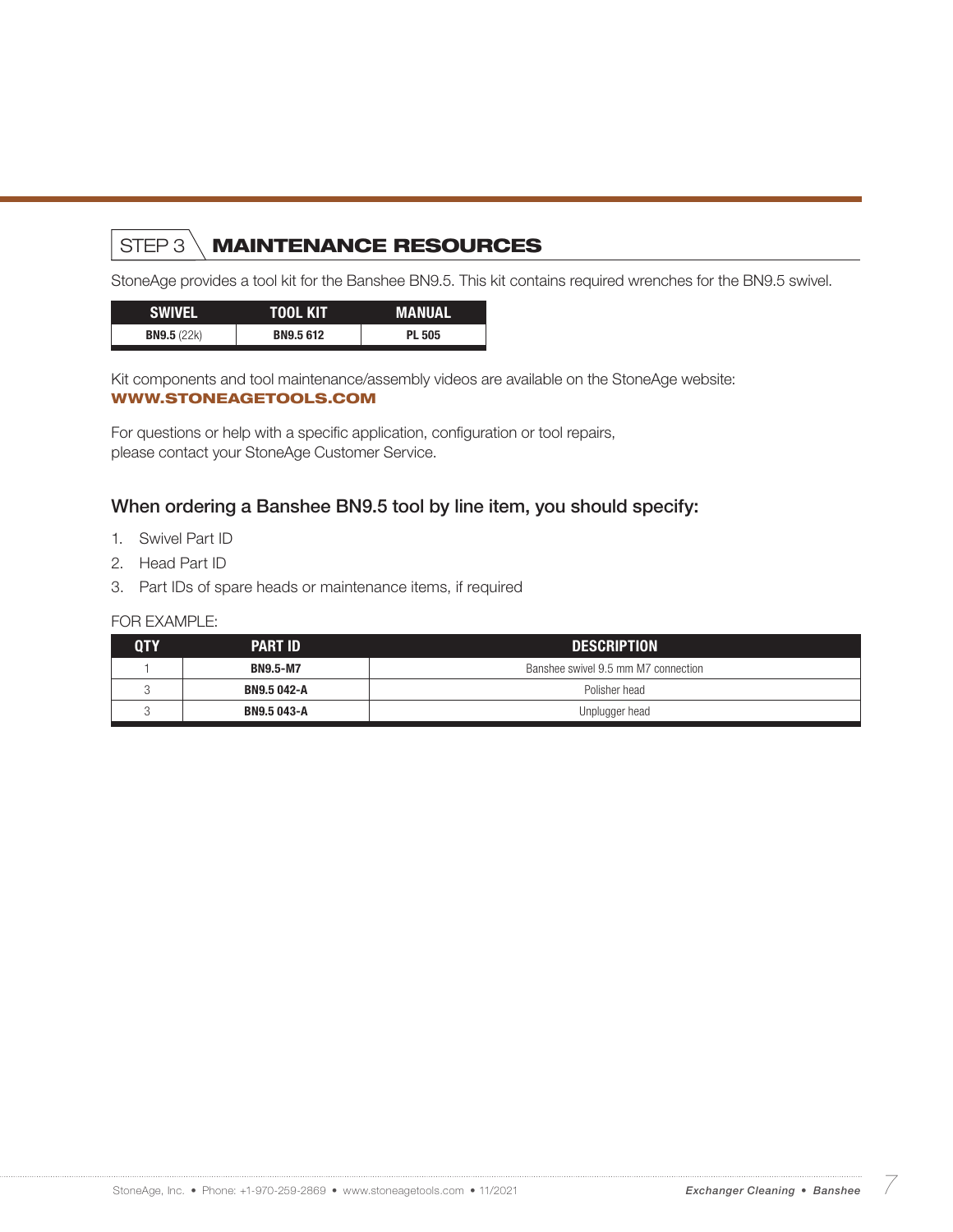

### ORDERING A STANDARD PACKAGE

StoneAge offers standardized Banshee BN13 tool packages for the most commonly used configurations. All Banshee BN13 packages come fully assembled and include 1. Swivel, 2. Head.

The following table shows the configurations of standard Banshee BN13 tool packages:

| <b>MAXIMUM</b><br><b>PRESSURE</b> | <b>INLET</b><br><b>CONNECTION</b> | <b>PACKAGE CONTENTS</b>                       | <b>PACKAGE PART ID</b>   |
|-----------------------------------|-----------------------------------|-----------------------------------------------|--------------------------|
|                                   |                                   | 1 x BN13 Banshee swivel<br>1 x Polisher head  | BN13-NPT-POL-PKG         |
| 15k psi<br>1000 bar               | 1/8 NPT Female                    | 1 x BN13 Banshee swivel<br>1 x Universal head | <b>BN13-NPT-UNI-PKG</b>  |
|                                   |                                   | 1 x BN13 Banshee swivel<br>1 x Unplugger head | <b>BN13-NPT-UNP-PKG</b>  |
|                                   |                                   | 1 x BN13 Banshee swivel<br>1 x Polisher head  | BN13-BSPP-POL-PKG        |
| 18k psi<br>1250 bar               | 1/8 BSPP Female                   | 1 x BN13 Banshee swivel<br>1 x Universal head | <b>BN13-BSPP-UNI-PKG</b> |
|                                   |                                   | 1 x BN13 Banshee swivel<br>1 x Unplugger head | <b>BN13-BSPP-UNP-PKG</b> |
|                                   | 1/4 LH Female,                    | 1 x BN13 Banshee swivel<br>1 x Polisher head  | BN13-MP-POL-PKG          |
| 22k psi<br>1500 bar               | 1/4 RH Female,<br>3/8 LH Female,  | 1 x BN13 Banshee swivel<br>1 x Universal head | <b>BN13-MP-UNI-PKG</b>   |
|                                   | 3/8 RH Female                     | 1 x BN13 Banshee swivel<br>1 x Unplugger head | <b>BN13-MP-UNP-PKG</b>   |
| 40k psi<br>2800 bar               | 1/4 LH Female,<br>1/4 RH Female,  | 1 x BN13 Banshee swivel<br>1 x Polisher head  | BN13-HP-POL-PKG          |
|                                   | 3/8 LH Female,<br>3/8 RH Female   | 1 x BN13 Banshee swivel<br>1 x Unplugger head | <b>BN13-HP-UNP-PKG</b>   |

### When ordering a standard Banshee BN13 package, you should specify:

- 1. Package Part ID and inlet connection thread
- 2. Pump pressure and flow
- 3. Hose length and ID

| QTY | PART ID                  | <b>DESCRIPTION</b>                                                  |
|-----|--------------------------|---------------------------------------------------------------------|
|     | <b>BN13-BSPP-UNI-PKG</b> | BN13 universal package 1000 Bar 30 l/min 10 m 5 mm ID hose 1/8 BSPP |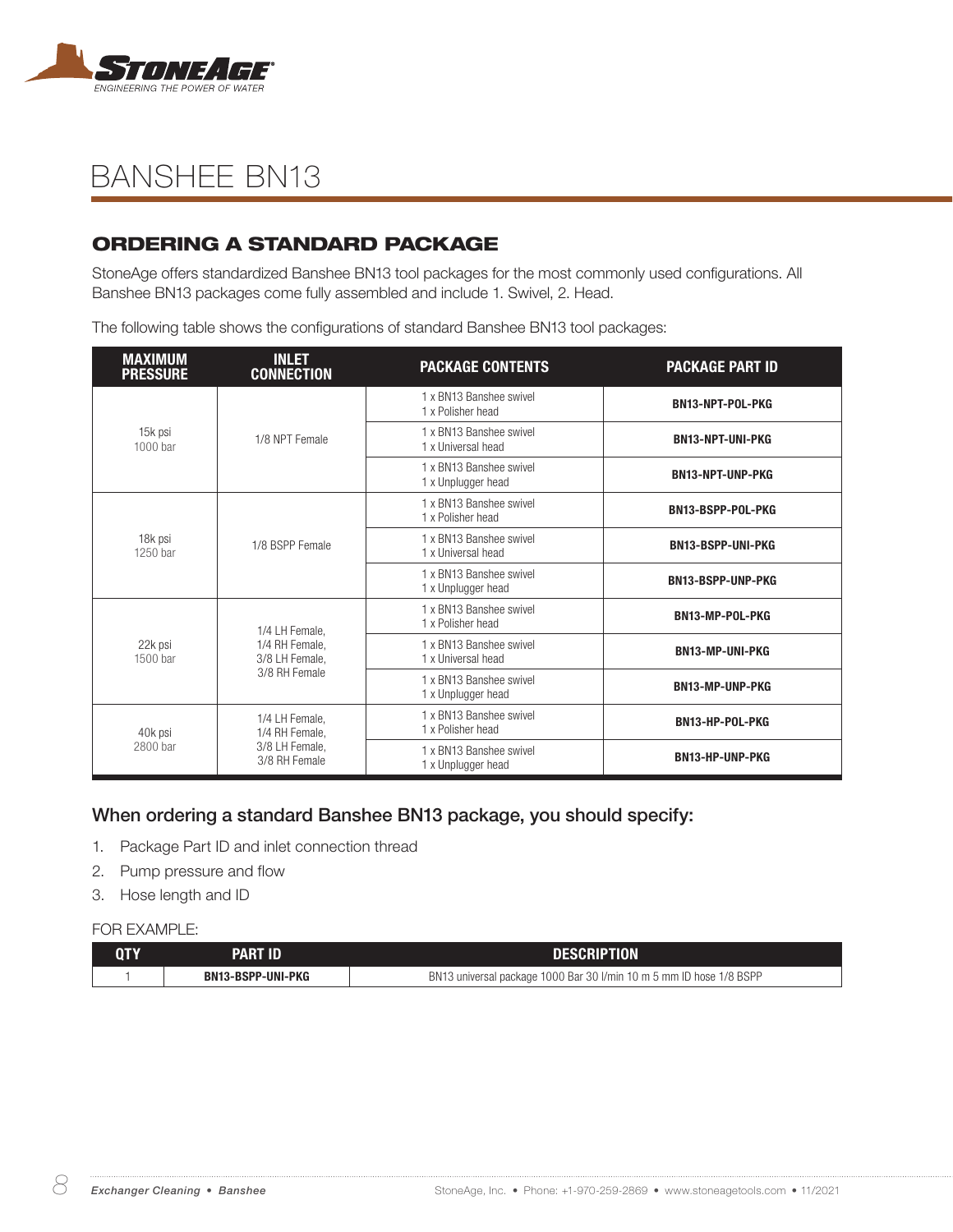#### ORDERING BY LINE ITEM

Complete tools can be configured by following the steps outlined below. Contact your StoneAge Customer Service for questions about specific applications.

## STEP1 \SWIVEL SELECTION

There are ten Banshee BN13 swivel options available. The correct swivel is selected based on the maximum working pressure and inlet connection required.

| <b>MAXIMUM PRESSURE</b> | <b>INLET CONNECTION</b> | <b>SWIVEL PART ID</b> |
|-------------------------|-------------------------|-----------------------|
| 15k psi<br>1000 bar     | 1/8 NPT Female          | <b>BN13-P2</b>        |
| 18k psi<br>1250 bar     | 1/8 BSPP Female         | BN13-BSPP2            |
|                         | 1/4 LH Female           | BN13-MP4L             |
| 22k psi                 | 1/4 RH Female           | BN13-MP4R             |
| 1500 bar                | 3/8 LH Female           | BN13-MP6L             |
|                         | 3/8 RH Female           | <b>BN13-MP6R</b>      |
|                         | 1/4 LH Female           | <b>BN13-H4L</b>       |
| 40k psi                 | 1/4 RH Female           | <b>BN13-H4R</b>       |
| 2800 bar                | 3/8 LH Female           | <b>BN13-H6L</b>       |
|                         | 3/8 RH Female           | <b>BN13-H6R</b>       |

## STEP 2 \ HEAD SELECTION

There are three standard head configurations for the BN13 swivel. Custom heads are available on request.

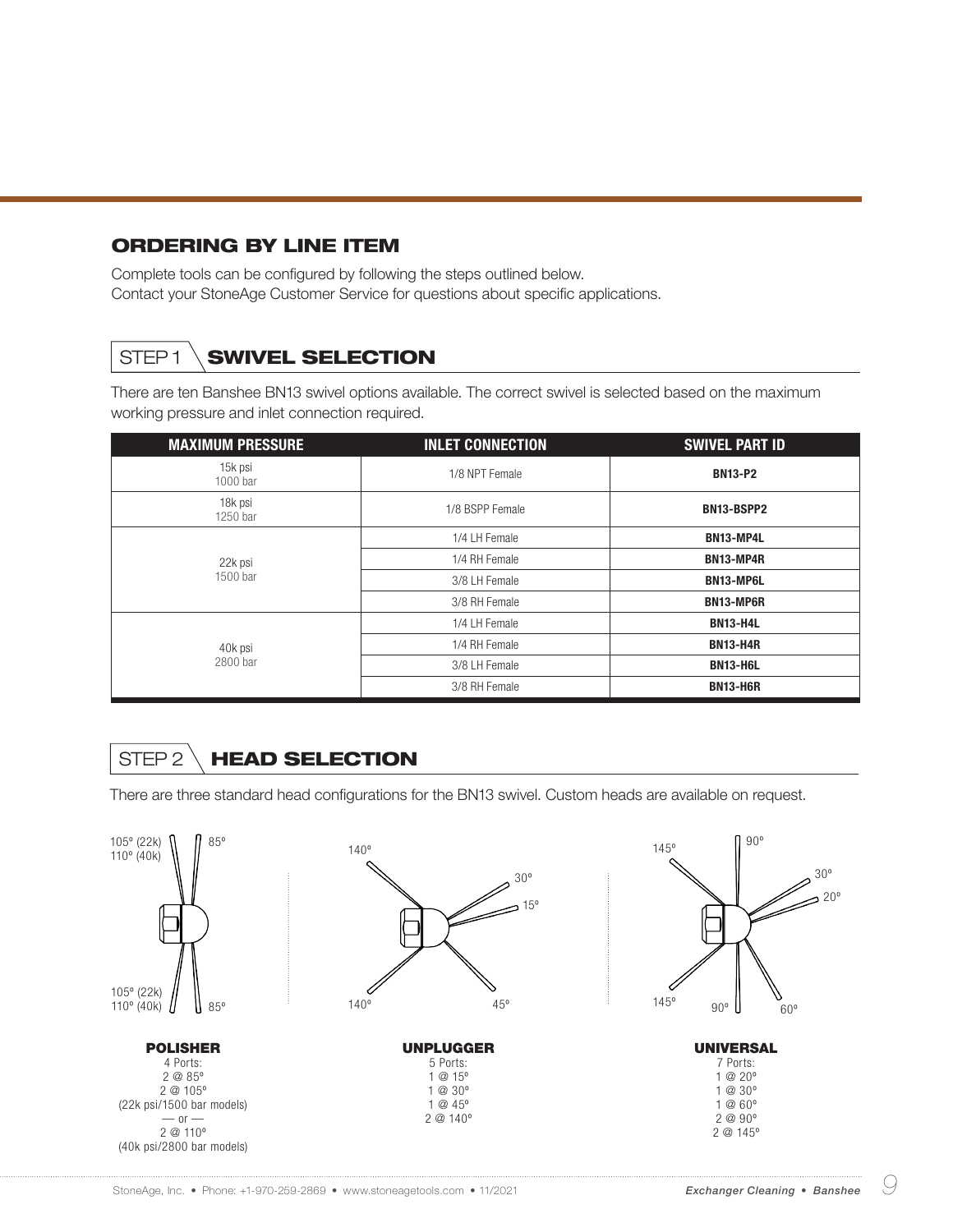

The following table lists head selection approximations of common jetting scenarios for Banshee BN13 swivels:

| <b>SWIVEL</b> | <b>HEAD STYLE</b> | <b>PRESSURE</b><br><b>FLOW RANGE</b><br><b>RANGE</b> | <b>HEAD PART ID</b>                | <b>NOZZLES FITTED</b> |                                                                |                    |
|---------------|-------------------|------------------------------------------------------|------------------------------------|-----------------------|----------------------------------------------------------------|--------------------|
|               |                   |                                                      |                                    |                       | <b>FRONT</b>                                                   | <b>BACK</b>        |
|               |                   | 8-15k psi<br>550-1000 bar                            | $7-9$ gpm<br>27-34 l/min           | <b>BN13042-A</b>      | N/A                                                            | N/A                |
|               | Polisher          | $12 - 22k$ psi<br>830-1500 bar                       | $7-9$ gpm<br>27-34 l/min           | <b>BN13042-C</b>      | N/A                                                            | N/A                |
|               |                   | $30 - 40k$ psi                                       | $5.5 - 6$ gpm<br>$21 - 23$ $l/min$ | <b>BN13442-C</b>      | 2 x 0S2 014<br>$2 \times$ 0S2 010<br>N/A<br>N/A<br>3 x 0S2 010 | $2 \times$ 0S2 015 |
|               |                   | 2100-2800 bar                                        | $4.5 - 5$ gpm<br>$17 - 19$ $1/min$ | <b>BN13442-D</b>      |                                                                | 2 x 0 S 2 0 1 4    |
| <b>BN13</b>   |                   | 8-15k psi<br>550-1000 bar                            | $7-9$ gpm<br>27-34 l/min           | <b>BN13043-A</b>      |                                                                | N/A                |
|               | Unplugger         | $12 - 22k$ psi<br>830-1500 bar                       | $7-9$ gpm<br>27-34 l/min           | <b>BN13043-C</b>      |                                                                | N/A                |
|               |                   | $30 - 40k$ psi                                       | $5.5 - 6$ gpm<br>$21 - 23$ $1/min$ | <b>BN13443-C</b>      | 3 x 0S2 009<br>N/A                                             | $2 \times$ 0S2 016 |
|               |                   | 2100-2800 bar                                        | $4.5 - 5$ gpm<br>$17 - 19$ $1/min$ | <b>BN13443-D</b>      |                                                                | $2 \times$ 0S2 015 |
|               | Universal         | 8-15k psi<br>550-1000 bar                            | $8-10$ gpm<br>$30 - 38$ I/min      | <b>BN13044-A</b>      |                                                                | N/A                |
|               |                   | $12 - 22k$ psi<br>830-1500 bar                       | $7 - 8$ gpm<br>27-30 l/min         | <b>BN13044-C</b>      | N/A                                                            | N/A                |

## STEP 3 MAINTENANCE RESOURCES

StoneAge provides a tool kit for the Banshee BN13. This kit contains required wrenches for the BN13 swivel.

| <b>SWIVEL</b>       | TOOL KIT          | MANUAL        |
|---------------------|-------------------|---------------|
| <b>BN13</b> (22k)   | <b>BN13 612</b>   | <b>PL 505</b> |
| <b>BN13</b> $(40k)$ | <b>BN13 612-H</b> | <b>PL 507</b> |

Kit components and tool maintenance/assembly videos are available on the StoneAge website: WWW.STONEAGETOOLS.COM

For questions or help with a specific application, configuration or tool repairs, please contact your StoneAge Customer Service.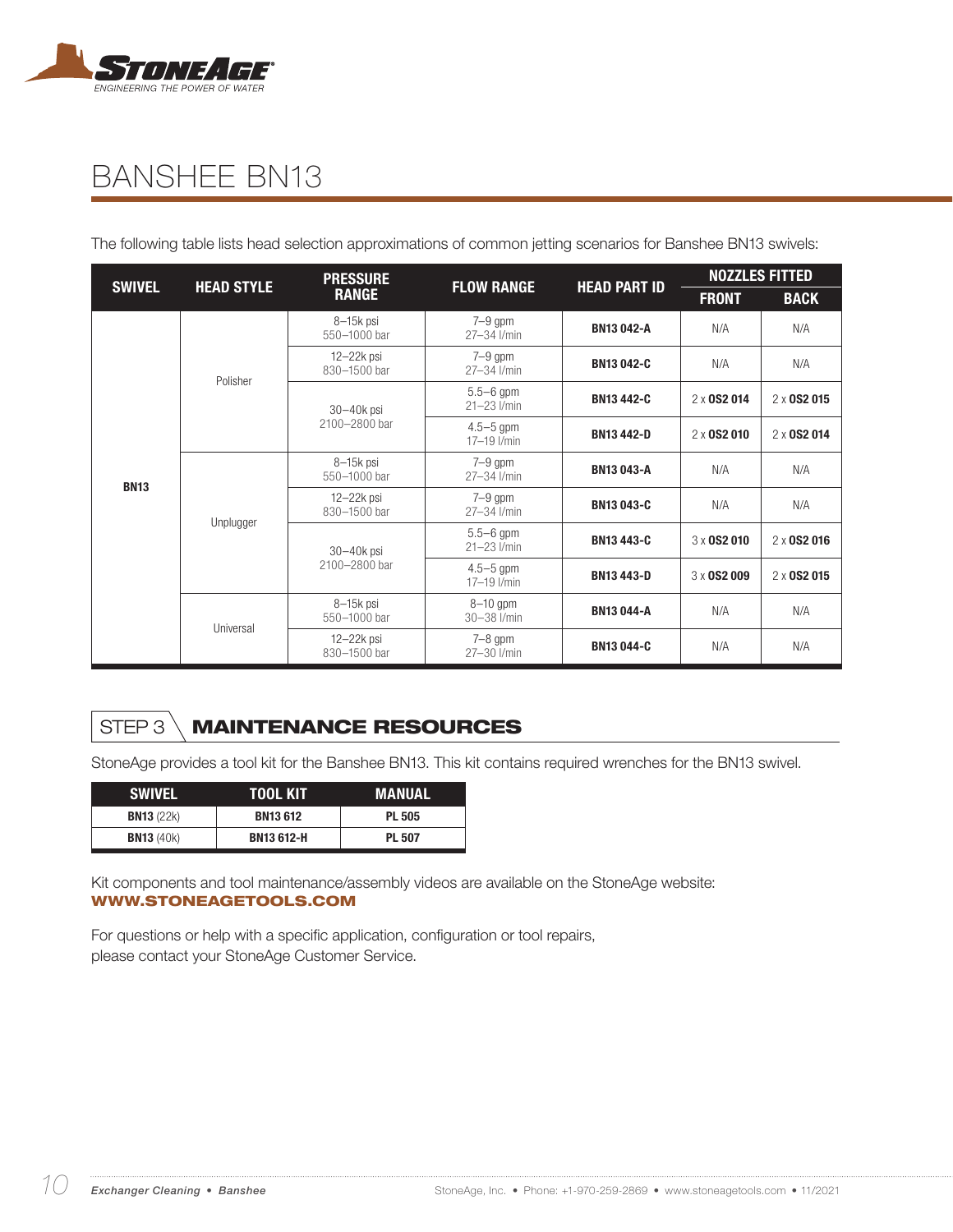### ORDERING A STANDARD PACKAGE

StoneAge offers standardized Banshee BN15 tool packages for the most commonly used configurations. All Banshee BN15 packages come fully assembled and include 1. Swivel, 2. Head.

The following table shows the configurations of standard Banshee BN15 tool packages:

| <b>MAXIMUM</b><br><b>PRESSURE</b> | <b>INLET</b><br><b>CONNECTION</b>                 | <b>PACKAGE CONTENTS</b>                       | <b>PACKAGE PART ID</b>   |
|-----------------------------------|---------------------------------------------------|-----------------------------------------------|--------------------------|
|                                   |                                                   | 1 x BN15 Banshee swivel<br>1 x Polisher head  | <b>BN15-NPT-POL-PKG</b>  |
| 15k psi<br>$1000$ bar             | 1/8 NPT Female                                    | 1 x BN15 Banshee swivel<br>1 x Universal head | <b>BN15-NPT-UNI-PKG</b>  |
|                                   |                                                   | 1 x BN15 Banshee swivel<br>1 x Unplugger head | <b>BN15-NPT-UNP-PKG</b>  |
|                                   | 1/8 BSPP Female                                   | 1 x BN15 Banshee swivel<br>1 x Polisher head  | <b>BN15-BSPP-POL-PKG</b> |
| 18k psi<br>1250 bar               |                                                   | 1 x BN15 Banshee swivel<br>1 x Universal head | <b>BN15-BSPP-UNI-PKG</b> |
|                                   |                                                   | 1 x BN15 Banshee swivel<br>1 x Unplugger head | <b>BN15-BSPP-UNP-PKG</b> |
| 22k psi<br>1500 bar               | 1/4 LH Female,                                    | 1 x BN15 Banshee swivel<br>1 x Polisher head  | <b>BN15-MP-POL-PKG</b>   |
|                                   | 1/4 RH Female,<br>3/8 LH Female,<br>3/8 RH Female | 1 x BN15 Banshee swivel<br>1 x Universal head | <b>BN15-MP-UNI-PKG</b>   |
|                                   |                                                   | 1 x BN15 Banshee swivel<br>1 x Unplugger head | <b>BN15-MP-UNP-PKG</b>   |

#### When ordering a standard Banshee BN15 package, you should specify:

- 1. Package Part ID and inlet connection thread
- 2. Pump pressure and flow
- 3. Hose length and ID

| QTY | PART ID.        | <b>DESCRIPTION</b>                               |  |
|-----|-----------------|--------------------------------------------------|--|
|     | BN15-MP-UNP-PKG | BN15 unplugger package 30 ft 3/16 ID hose 3/8 LH |  |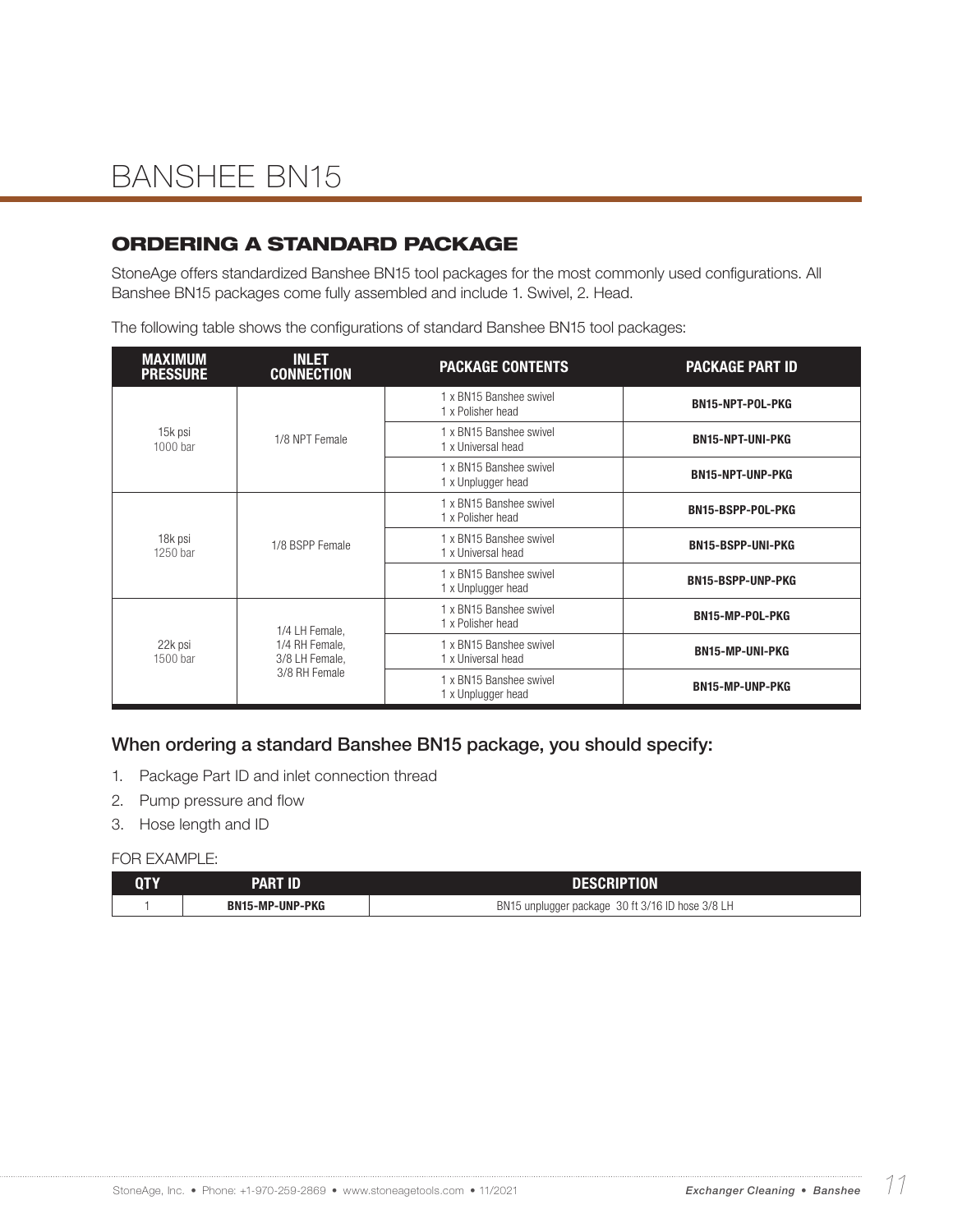

### ORDERING BY LINE ITEM

Complete tools can be configured by following the steps outlined below. Contact your StoneAge Customer Service for questions about specific applications.

## STEP1 **SWIVEL SELECTION**

There are six Banshee BN15 swivel options available. The correct swivel is selected based on the maximum working pressure and inlet connection required.

| <b>MAXIMUM PRESSURE</b> | <b>INLET CONNECTION</b> | <b>SWIVEL PART ID</b> |
|-------------------------|-------------------------|-----------------------|
| 15k psi<br>$1000$ bar   | 1/8 NPT Female          | <b>BN15-P2</b>        |
| 18k psi<br>$1250$ bar   | 1/8 BSPP Female         | BN15-BSPP2            |
| 22k psi                 | 3/8 LH Female           | BN15-MP6L             |
| 1500 bar                | 3/8 RH Female           | <b>BN15-MP6R</b>      |

## STEP 2 \ HEAD SELECTION

There are three standard head configurations for the BN15 swivel. Custom heads are available on request.

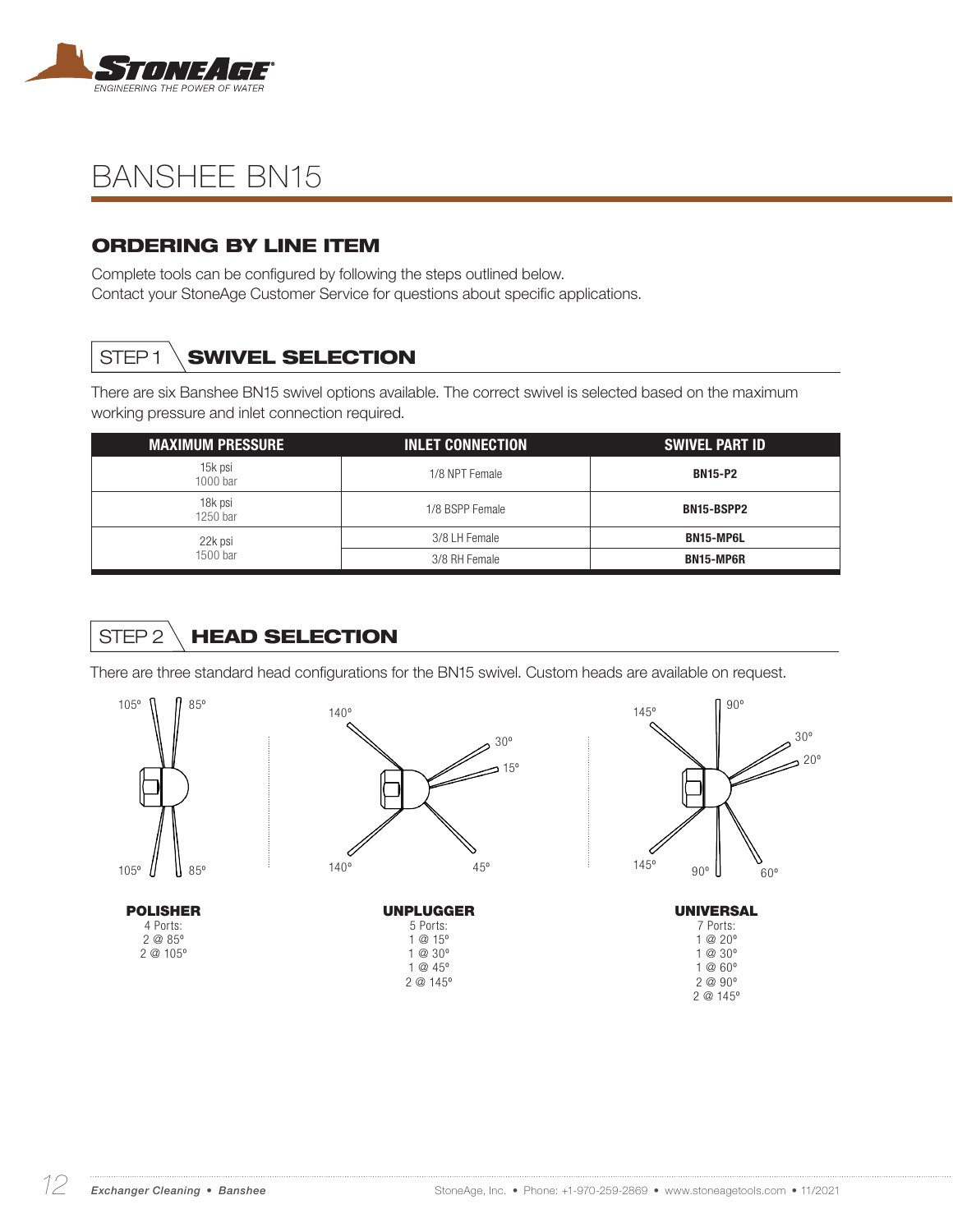| <b>SWIVEL</b> | <b>HEAD STYLE</b> | <b>PRESSURE RANGE</b>   | <b>FLOW RANGE</b>          | <b>HEAD PART ID</b> |
|---------------|-------------------|-------------------------|----------------------------|---------------------|
|               | Polisher          | 8-15k psi 550-1000 bar  | 27–34 I/min<br>$7 - 9$ gpm | <b>BN15 042-A</b>   |
|               |                   | 12-22k psi 830-1500 bar | 27–34 I/min<br>$7-9$ gpm   | <b>BN15042-C</b>    |
| <b>BN15</b>   |                   | 8-15k psi 550-1000 bar  | 27–34 I/min<br>$7-9$ gpm   | <b>BN15 043-A</b>   |
|               | Unplugger         | 12-22k psi 830-1500 bar | 27–34 I/min<br>$7-9$ gpm   | <b>BN15043-C</b>    |
|               | Universal         | 8-15k psi 550-1000 bar  | 27–34 I/min<br>$7-9$ qpm   | <b>BN15 044-A</b>   |
|               |                   | 12-22k psi 830-1500 bar | 30-38 l/min<br>$8-10$ gpm  | <b>BN15044-C</b>    |

The following table lists head selection approximations of common jetting scenarios for Banshee BN15 swivels:

## STEP 3 \ MAINTENANCE RESOURCES

StoneAge provides a tool kit for the Banshee BN15. This kit contains required wrenches for the BN13 swivel.

| SWIVEL              | TOOL KIT       | <b>MANUAL</b> |
|---------------------|----------------|---------------|
| <b>BN15</b> $(22k)$ | <b>BN15612</b> | <b>PL 505</b> |

Kit components and tool maintenance/assembly videos are available on the StoneAge website: WWW.STONEAGETOOLS.COM

For questions or help with a specific application, configuration or tool repairs, please contact your StoneAge Customer Service.

#### When ordering a Banshee BN15 tool by line item, you should specify:

- 1. Swivel Part ID
- 2. Head Part ID
- 3. Part IDs of spare heads or maintenance items, if required

| ${\bf 0}{\bf I}{\bf Y}$ | <b>PART ID</b>                     | <b>DESCRIPTION</b>                      |  |
|-------------------------|------------------------------------|-----------------------------------------|--|
|                         | <b>BN15-P2</b>                     | Banshee swivel 13 mm 1/8 NPT connection |  |
|                         | <b>BN15 042-A</b><br>Polisher head |                                         |  |
|                         | <b>BN15 044-A</b>                  | Universal head                          |  |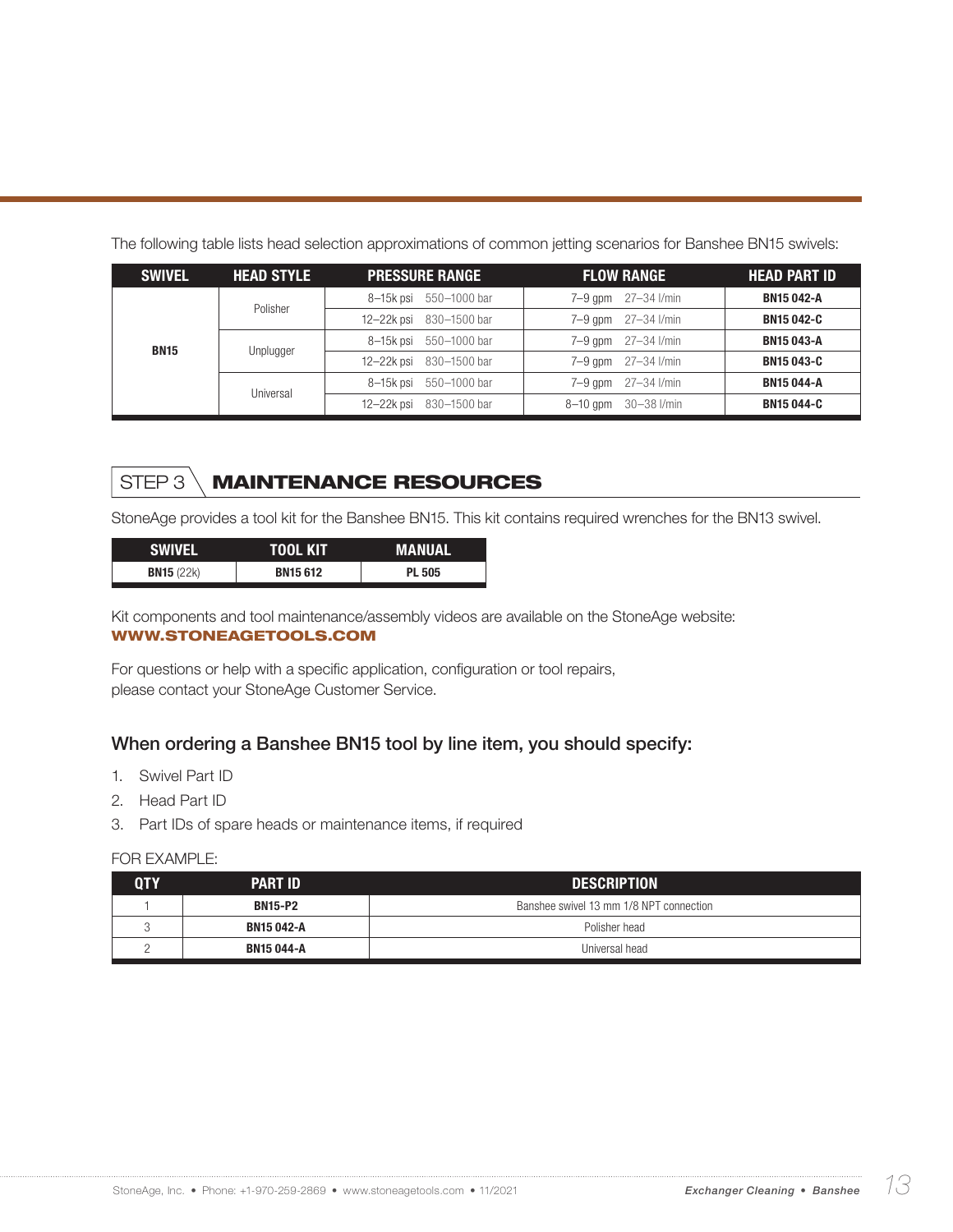

### ORDERING A STANDARD PACKAGE

StoneAge offers standardized Banshee BN18 tool packages for the most commonly used configurations. All Banshee BN18 packages come fully assembled and include 1. Swivel, 2. Head.

The following table shows the configurations of standard Banshee BN18 tool packages:

| <b>MAXIMUM</b><br><b>PRESSURE</b> | <b>INLET</b><br><b>CONNECTION</b> | <b>PACKAGE CONTENTS</b>                       | <b>PACKAGE PART ID</b>   |                  |
|-----------------------------------|-----------------------------------|-----------------------------------------------|--------------------------|------------------|
|                                   |                                   | 1 x BN18 Banshee swivel<br>1 x Polisher head  |                          | BN18-NPT-POL-PKG |
| 15k psi<br>1000 bar               | 1/4 NPT Female                    | 1 x BN18 Banshee swivel<br>1 x Universal head | <b>BN18-NPT-UNI-PKG</b>  |                  |
|                                   |                                   | 1 x BN18 Banshee swivel<br>1 x Unplugger head | <b>BN18-NPT-UNP-PKG</b>  |                  |
|                                   |                                   | 1 x BN18 Banshee swivel<br>1 x Polisher head  | <b>BN18-BSPP-POL-PKG</b> |                  |
| 20k psi<br>1400 bar               | 1/4 BSPP Female                   | 1 x BN18 Banshee swivel<br>1 x Universal head | <b>BN18-BSPP-UNI-PKG</b> |                  |
|                                   |                                   | 1 x BN18 Banshee swivel<br>1 x Unplugger head | <b>BN18-BSPP-UNP-PKG</b> |                  |
|                                   |                                   | 1 x BN18 Banshee swivel<br>1 x Polisher head  | BN18-MP-POL-PKG          |                  |
| 22k psi<br>1500 bar               | 9/16 LH Female,<br>9/16 RH Female | 1 x BN18 Banshee swivel<br>1 x Universal head | <b>BN18-MP-UNI-PKG</b>   |                  |
|                                   |                                   | 1 x BN18 Banshee swivel<br>1 x Unplugger head | <b>BN18-MP-UNP-PKG</b>   |                  |
| 40k psi<br>2800 bar               | 3/8 LH Female,<br>M14 LH Female,  | 1 x BN18 Banshee swivel<br>1 x Polisher head  | BN18-HP-POL-PKG          |                  |
|                                   | 9/16 LH Female,<br>9/16 RH Female | 1 x BN18 Banshee swivel<br>1 x Unplugger head | <b>BN18-HP-UNP-PKG</b>   |                  |

#### When ordering a standard Banshee BN18 package, you should specify:

- 1. Package Part ID and inlet connection thread
- 2. Pump pressure and flow
- 3. Hose length and ID

#### FOR EXAMPLE<sup>.</sup>

| QTY | <b>PART ID</b>  | <b>DESCRIPTION</b>                                            |
|-----|-----------------|---------------------------------------------------------------|
|     | BN18-HP-POL-PKG | BN18 polisher package 40k psi 6 gpm 30 ft 5 mm ID hose 3/8 LH |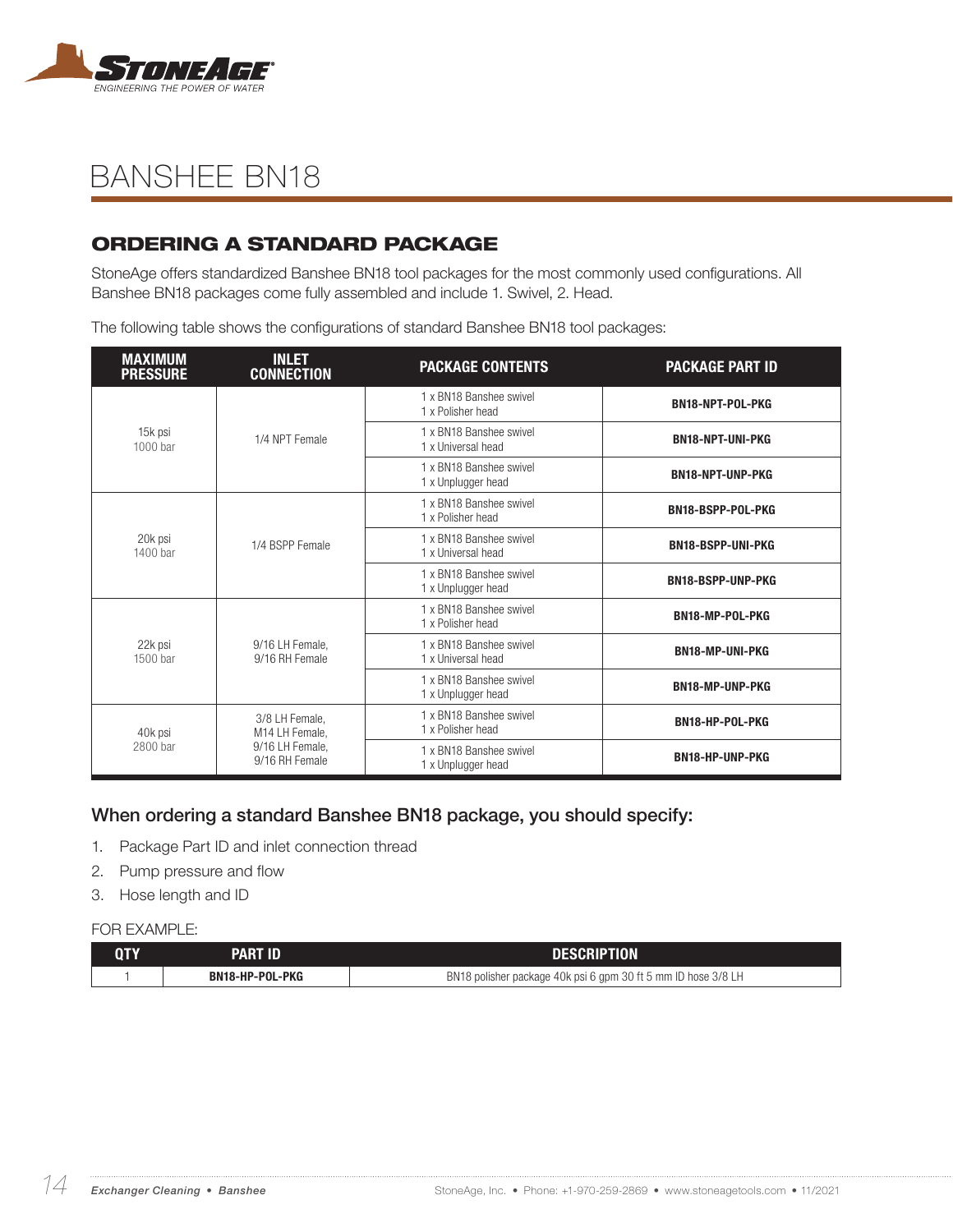### ORDERING BY LINE ITEM

Complete tools can be configured by following the steps outlined below. Contact your StoneAge Customer Service for questions about specific applications.

## STEP1 **SWIVEL SELECTION**

There are six Banshee BN18 swivel options available. The correct swivel is selected based on the maximum working pressure and inlet connection required.

| <b>MAXIMUM PRESSURE</b> | <b>INLET CONNECTION</b> | <b>SWIVEL PART ID</b> |
|-------------------------|-------------------------|-----------------------|
| 15k psi<br>1000 bar     | 1/4 NPT Female          | <b>BN18-P4</b>        |
| 20k psi<br>1400 bar     | 1/4 BSPP Female         | <b>BN18-BSPP4</b>     |
| 22k psi                 | 9/16 LH Female          | <b>BN18-MP9L</b>      |
| 1500 bar                | 9/16 RH Female          | <b>BN18-MP9R</b>      |
|                         | 3/8 LH Female           | <b>BN18-H6L</b>       |
| 40k psi                 | M14 LH Female           | <b>BN18-HM14L</b>     |
| 2800 bar                | 9/16 LH Female          | <b>BN18-H9L</b>       |
|                         | 9/16 RH Female          | <b>BN18-H9R</b>       |

## STEP 2 \ HEAD SELECTION

There are three standard head configurations for the BN18 swivel. Custom heads are available on request.

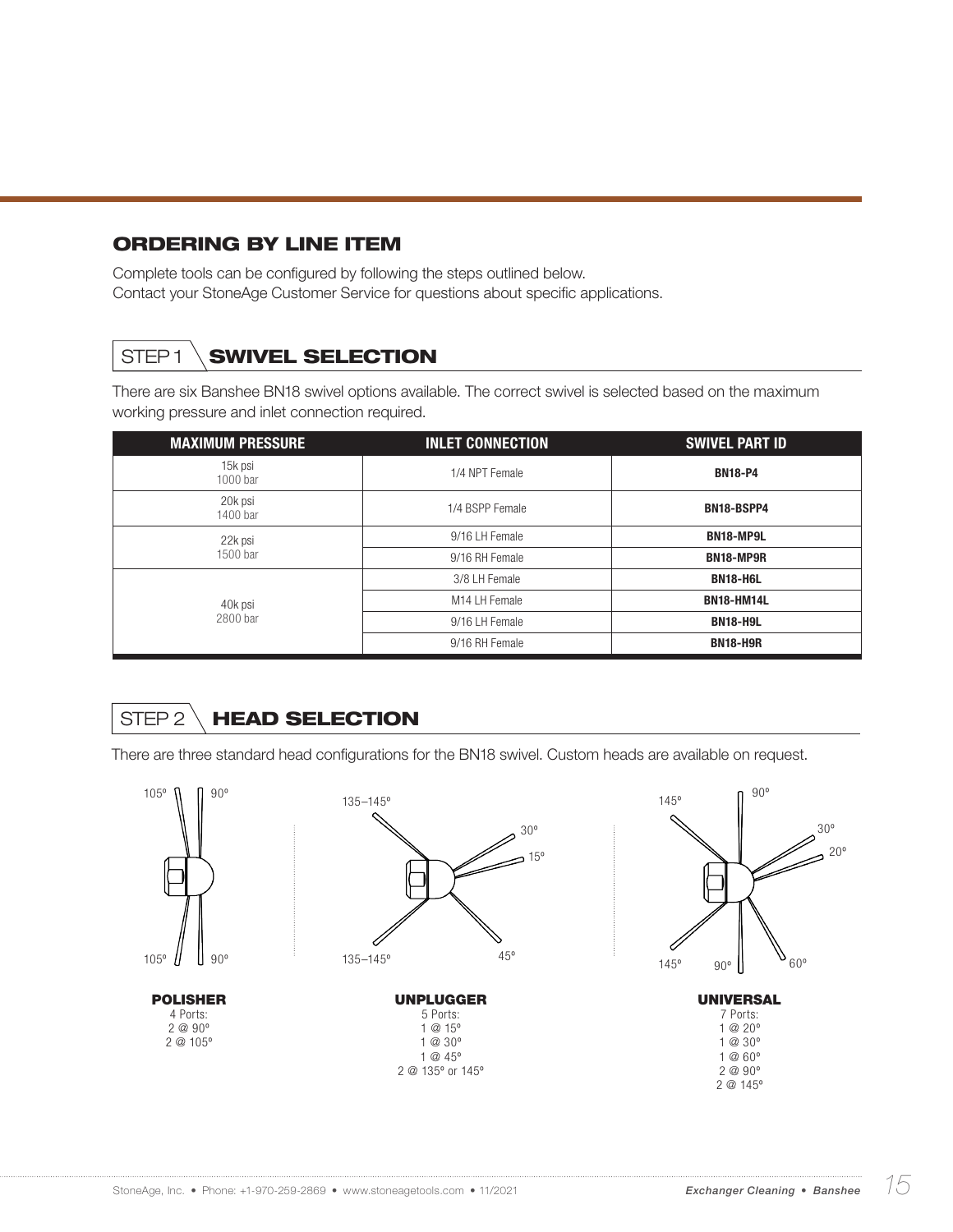

The following table lists head selection approximations of common jetting scenarios for Banshee BN18 swivels:

|               | <b>HEAD STYLE</b> | <b>PRESSURE</b><br><b>HEAD PART ID</b><br><b>FLOW RANGE</b> |                              |                   | <b>NOZZLES FITTED</b>                                                                              |                    |
|---------------|-------------------|-------------------------------------------------------------|------------------------------|-------------------|----------------------------------------------------------------------------------------------------|--------------------|
| <b>SWIVEL</b> |                   | <b>RANGE</b>                                                |                              |                   | <b>FRONT</b>                                                                                       | <b>BACK</b>        |
|               |                   | 8-15k psi                                                   | $11 - 14$ gpm<br>42-53 l/min | <b>BN18042-A</b>  | N/A                                                                                                | N/A                |
|               |                   | 550-1000 bar                                                | 8-10 gpm<br>30-38 l/min      | <b>BN18042-B</b>  | N/A                                                                                                | N/A                |
|               |                   | $12 - 22k$ psi                                              | $11-14$ gpm<br>42-53 I/min   | <b>BN18042-C</b>  | N/A                                                                                                | N/A                |
|               | Polisher          | 830-1500 bar                                                | $8-10$ gpm<br>30-38 l/min    | <b>BN18042-D</b>  | N/A                                                                                                | N/A                |
|               |                   |                                                             | $8 - 8.5$ gpm<br>30-32 l/min | <b>BN18 442-A</b> | 2 x 0S2 020                                                                                        | 2 x 0 S 2 0 1 7    |
|               |                   | 30-40k psi                                                  | 7-7.5 gpm<br>27-28 l/min     | <b>BN18 442-B</b> | $2 \times$ 0S2 018                                                                                 | $2 \times$ 0S2 017 |
|               |                   | 2100-2800 bar                                               | $6 - 6.5$ gpm<br>23-25 l/min | <b>BN18 442-C</b> | $2 \times$ 0S2 015                                                                                 | 2 x 0S2 015        |
|               |                   |                                                             | $5 - 5.5$ gpm<br>19-21 l/min | <b>BN18 442-D</b> | $2 \times$ 0S2 010                                                                                 | 2 x 0 S 2 0 1 4    |
|               |                   | 8-15k psi                                                   | $11 - 14$ gpm<br>42-53 I/min | <b>BN18043-A</b>  | N/A                                                                                                | N/A                |
| <b>BN18</b>   |                   | 550-1000 bar                                                | $8-10$ gpm<br>30-38 l/min    | <b>BN18043-B</b>  | N/A                                                                                                | N/A                |
|               |                   | 12-22k psi                                                  | $11-14$ gpm<br>42-53 I/min   | <b>BN18043-C</b>  | N/A<br>N/A<br>3 x 0S2 014<br>$3 \times$ 0S2 013<br>3 x 0S2 011<br>3 x 0S2 009<br>N/A<br>N/A<br>N/A | N/A                |
|               | Unplugger         | 830-1500 bar                                                | $8-10$ gpm<br>30-38 l/min    | <b>BN18043-D</b>  |                                                                                                    | N/A                |
|               |                   |                                                             | $8 - 8.5$ gpm<br>30-32 l/min | <b>BN18 443-A</b> |                                                                                                    | 2 x 0S2 020        |
|               |                   | 30-40k psi                                                  | $7 - 7.5$ gpm<br>27-28 l/min | <b>BN18 443-B</b> |                                                                                                    | 2 x 0S2 019        |
|               |                   | 2100-2800 bar                                               | $6 - 6.5$ gpm<br>23-25 l/min | <b>BN18 443-C</b> |                                                                                                    | 2 x 0S2 016        |
|               |                   |                                                             | $5 - 5.5$ gpm<br>19-21 l/min | <b>BN18443-D</b>  |                                                                                                    | 2 x 0S2 014        |
|               |                   | 8-15k psi                                                   | $11-16$ gpm<br>42-53 l/min   | <b>BN18 044-A</b> |                                                                                                    | N/A                |
|               | Universal         | 550-1000 bar                                                | $8-10$ gpm<br>30-38 l/min    | <b>BN18044-B</b>  |                                                                                                    | N/A                |
|               |                   | 12-22k psi<br>$11 - 14$ gpm<br>42-53 I/min<br>830-1500 bar  | <b>BN18044-C</b>             |                   | N/A                                                                                                |                    |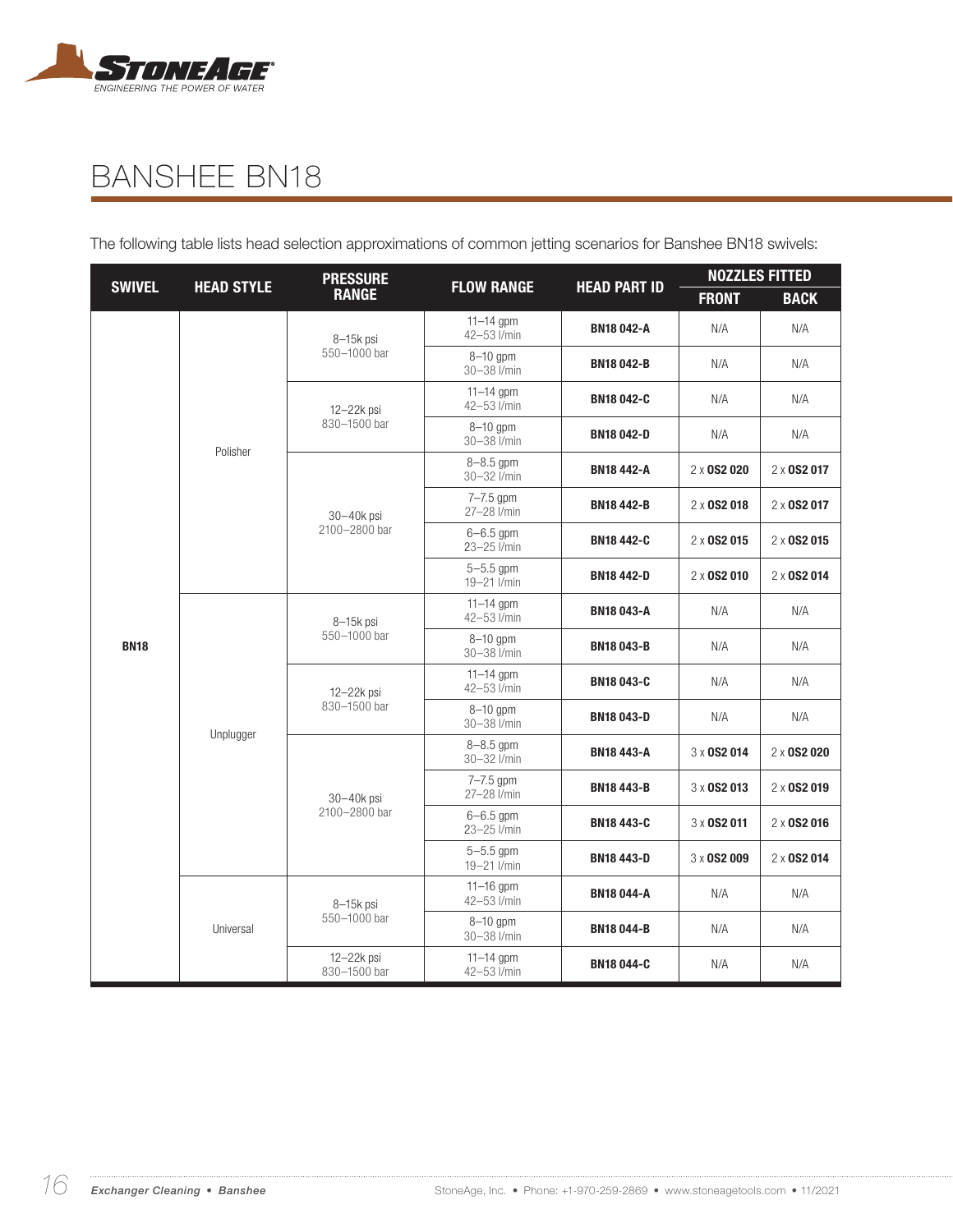## STEP 3 \**MAINTENANCE RESOURCES**

StoneAge provides a tool kit for the Banshee BN18. This kit contains required wrenches for the BN18 swivel.

| <b>SWIVEL</b>     | TOOL KIT          | MANUAL        |
|-------------------|-------------------|---------------|
| <b>BN18 (22k)</b> | <b>BN18612</b>    | <b>PL 505</b> |
| <b>BN18</b> (40k) | <b>BN18 612-H</b> | <b>PL 507</b> |

Kit components and tool maintenance/assembly videos are available on the StoneAge website: WWW.STONEAGETOOLS.COM

For questions or help with a specific application, configuration or tool repairs, please contact your StoneAge Customer Service.

#### When ordering a Banshee BN18 tool by line item, you should specify:

- 1. Swivel Part ID
- 2. Head Part ID
- 3. Part IDs of spare heads or maintenance items, if required

| 0TY | <b>PART ID</b>    | <b>DESCRIPTION</b>                     |  |
|-----|-------------------|----------------------------------------|--|
|     | <b>BN18-HM14L</b> | Banshee swivel 18 mm M14 LH connection |  |
|     | <b>BN18 442-A</b> | Polisher head                          |  |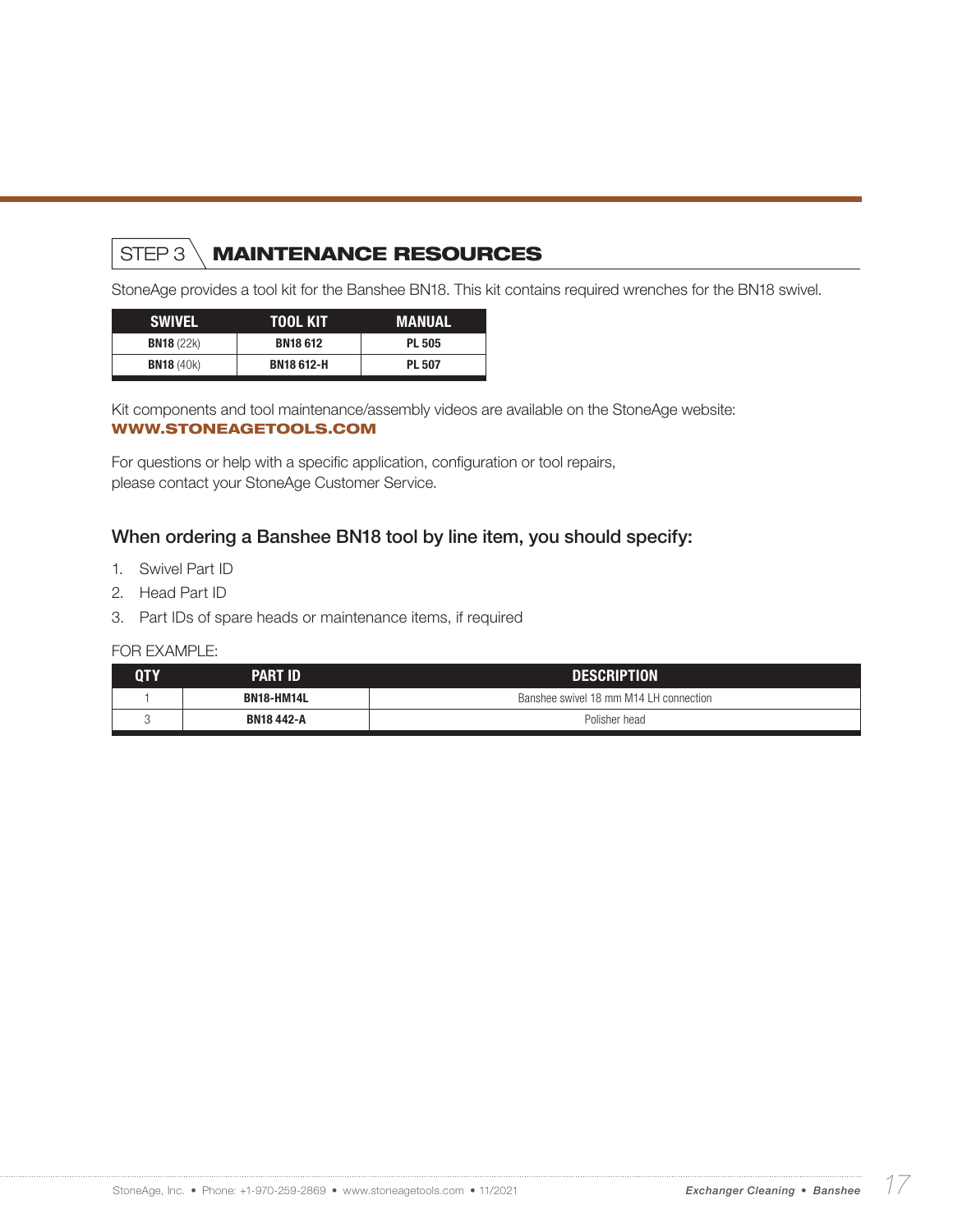

### ORDERING A STANDARD PACKAGE

StoneAge offers standardized Banshee BN24 tool packages for the most commonly used configurations. All Banshee BN24 packages come fully assembled and include 1. Swivel, 2. Head.

The following table shows the configurations of standard Banshee BN24 tool packages:

| <b>MAXIMUM</b><br><b>PRESSURE</b> | <b>INLET</b><br><b>CONNECTION</b> | <b>PACKAGE CONTENTS</b>                                                  | <b>PACKAGE PART ID</b>   |
|-----------------------------------|-----------------------------------|--------------------------------------------------------------------------|--------------------------|
| 15k psi                           | 3/8 NPT Female                    | 1 x BN24 Banshee swivel<br>1 x Polisher head                             | <b>BN24-NPT-POL-PKG</b>  |
| 1000 bar                          |                                   | 1 x BN24 Banshee swivel<br><b>BN24-NPT-UNI-PKG</b><br>1 x Universal head |                          |
| 20k psi<br>1400 bar               | 3/8 BSPP Female                   | 1 x BN24 Banshee swivel<br>1 x Polisher head                             | <b>BN24-BSPP-POL-PKG</b> |
|                                   |                                   | 1 x BN24 Banshee swivel<br>1 x Universal head                            | <b>BN24-BSPP-UNI-PKG</b> |
| 22k psi<br>1500 bar               | 9/16 LH Female,<br>9/16 RH Female | 1 x BN24 Banshee swivel<br>1 x Polisher head                             | <b>BN24-MP-POL-PKG</b>   |
|                                   |                                   | 1 x BN24 Banshee swivel<br>1 x Universal head                            | <b>BN24-MP-UNI-PKG</b>   |

### When ordering a standard Banshee BN24 package, you should specify:

- 1. Package Part ID and inlet connection thread
- 2. Pump pressure and flow
- 3. Hose length and ID

| QTY | <b>PART ID</b>  | <b>DESCRIPTION</b>                                               |
|-----|-----------------|------------------------------------------------------------------|
|     | BN24-MP-POL-PKG | BN24 polisher package 20k psi 16 gpm 50 ft 10 mm ID hose 9/16 LH |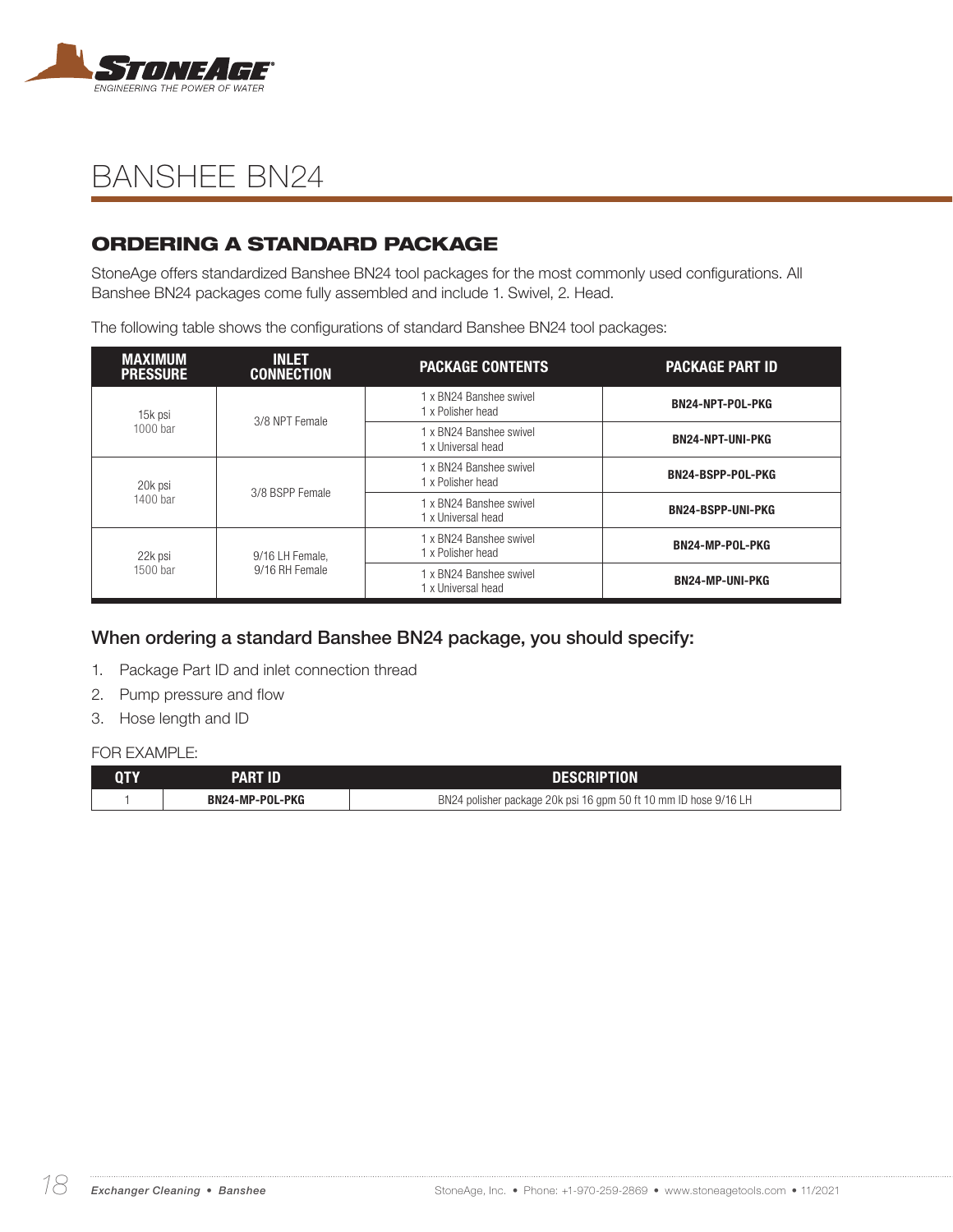#### ORDERING BY LINE ITEM

Complete tools can be configured by following the steps outlined below. Contact your StoneAge Customer Service for questions about specific applications.

## STEP1 **SWIVEL SELECTION**

There are four Banshee BN24 swivel options available. The correct swivel is selected based on the maximum working pressure and inlet connection required.

| <b>MAXIMUM PRESSURE</b> | <b>INLET CONNECTION</b> | <b>SWIVEL PART ID</b> |
|-------------------------|-------------------------|-----------------------|
| 15k psi<br>1000 bar     | 3/8 NPT Female          | <b>BN24-P6</b>        |
| 20k psi<br>1400 bar     | 3/8 BSPP Female         | <b>BN24-BSPP</b>      |
| 22k psi                 | 9/16 LH Female          | <b>BN24-MP9L</b>      |
| 1500 bar                | 9/16 RH Female          | BN24-MP9R             |

## STEP 2 \ HEAD SELECTION

There are three standard head configurations for the BN24 swivel. Custom heads are available on request.

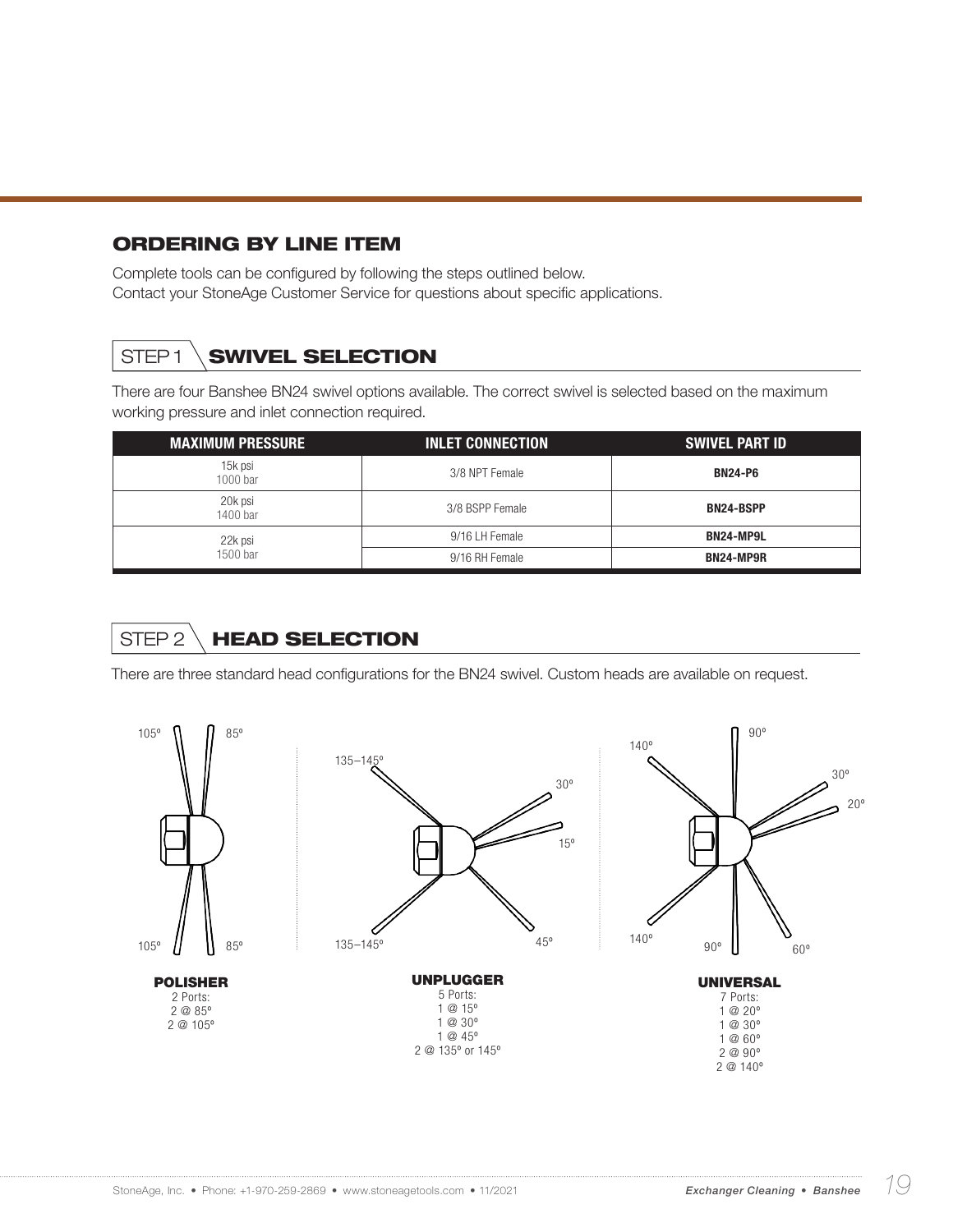

The following table lists head selection approximations of common jetting scenarios for Banshee BN24 swivels:

| <b>SWIVEL</b> | <b>HEAD STYLE</b> | <b>PRESSURE RANGE</b>    | <b>FLOW RANGE</b>       | <b>HEAD PART ID</b> |
|---------------|-------------------|--------------------------|-------------------------|---------------------|
|               |                   |                          | 19-24 gpm 72-91 l/min   | <b>BN24 042-A</b>   |
|               |                   | 8-15k psi 550-1000 bar   | 14-18 gpm 53-68 l/min   | <b>BN24 042-B</b>   |
|               | Polisher          |                          | 11-13 gpm 42-49 l/min   | <b>BN24 042-C</b>   |
|               |                   |                          | 17-20 qpm 64-76 l/min   | <b>BN24 042-D</b>   |
|               |                   | 12-22k psi 830-1500 bar  | 14-16 gpm 53-61 l/min   | <b>BN24 042-E</b>   |
|               |                   |                          | 11-13 gpm 42-49 l/min   | <b>BN24 042-F</b>   |
|               |                   |                          | 19-24 gpm 72-91 l/min   | <b>BN24 043-A</b>   |
|               |                   | 8-15k psi 550-1000 bar   | 14-18 gpm 53-68 l/min   | <b>BN24 043-B</b>   |
| <b>BN24</b>   | Unplugger         |                          | 11-13 gpm 42-49 l/min   | <b>BN24 043-C</b>   |
|               |                   |                          | 17-20 qpm 64-76 l/min   | <b>BN24 043-D</b>   |
|               |                   | 12-22k psi 830-1500 bar  | 14-16 qpm 53-61 l/min   | <b>BN24 043-E</b>   |
|               |                   |                          | 11-13 gpm $42-49$ l/min | <b>BN24 043-F</b>   |
|               |                   |                          | 19-24 gpm 72-91 l/min   | <b>BN24 044-A</b>   |
|               |                   | 10-15k psi 700-1000 bar  | 14-18 gpm 53-68 l/min   | <b>BN24 044-B</b>   |
|               | Universal         |                          | 11-13 gpm $42-49$ l/min | <b>BN24 044-C</b>   |
|               |                   |                          | 17-20 gpm 64-76 l/min   | <b>BN24 044-D</b>   |
|               |                   | 15-22k psi 1000-1500 bar | 14-16 gpm 53-61 l/min   | <b>BN24 044-E</b>   |
|               |                   |                          | 11-13 gpm 42-49 l/min   | <b>BN24 044-F</b>   |

## STEP 3 \ MAINTENANCE RESOURCES

StoneAge provides a tool kit for the Banshee BN24. This kit contains required wrenches for the BN24 swivel.

| <b>SWIVEL</b>     | TOOL KIT       | MANUAL        |
|-------------------|----------------|---------------|
| <b>BN24 (22k)</b> | <b>BN24612</b> | <b>PL 505</b> |

Kit components and tool maintenance/assembly videos are available on the StoneAge website: WWW.STONEAGETOOLS.COM

#### When ordering a Banshee BN24 tool by line item, you should specify:

- 1. Swivel Part ID
- 2. Head Part ID
- 3. Part IDs of spare heads or maintenance items, if required

| <b>OTY</b> | <b>PART ID</b>    | <b>DESCRIPTION</b>                      |  |
|------------|-------------------|-----------------------------------------|--|
|            | <b>BN24-P6</b>    | Banshee swivel 24 mm 3/8 NPT connection |  |
|            | <b>BN24 044-E</b> | Polisher head                           |  |
|            | <b>BN24612</b>    | <b>Tool Kit</b>                         |  |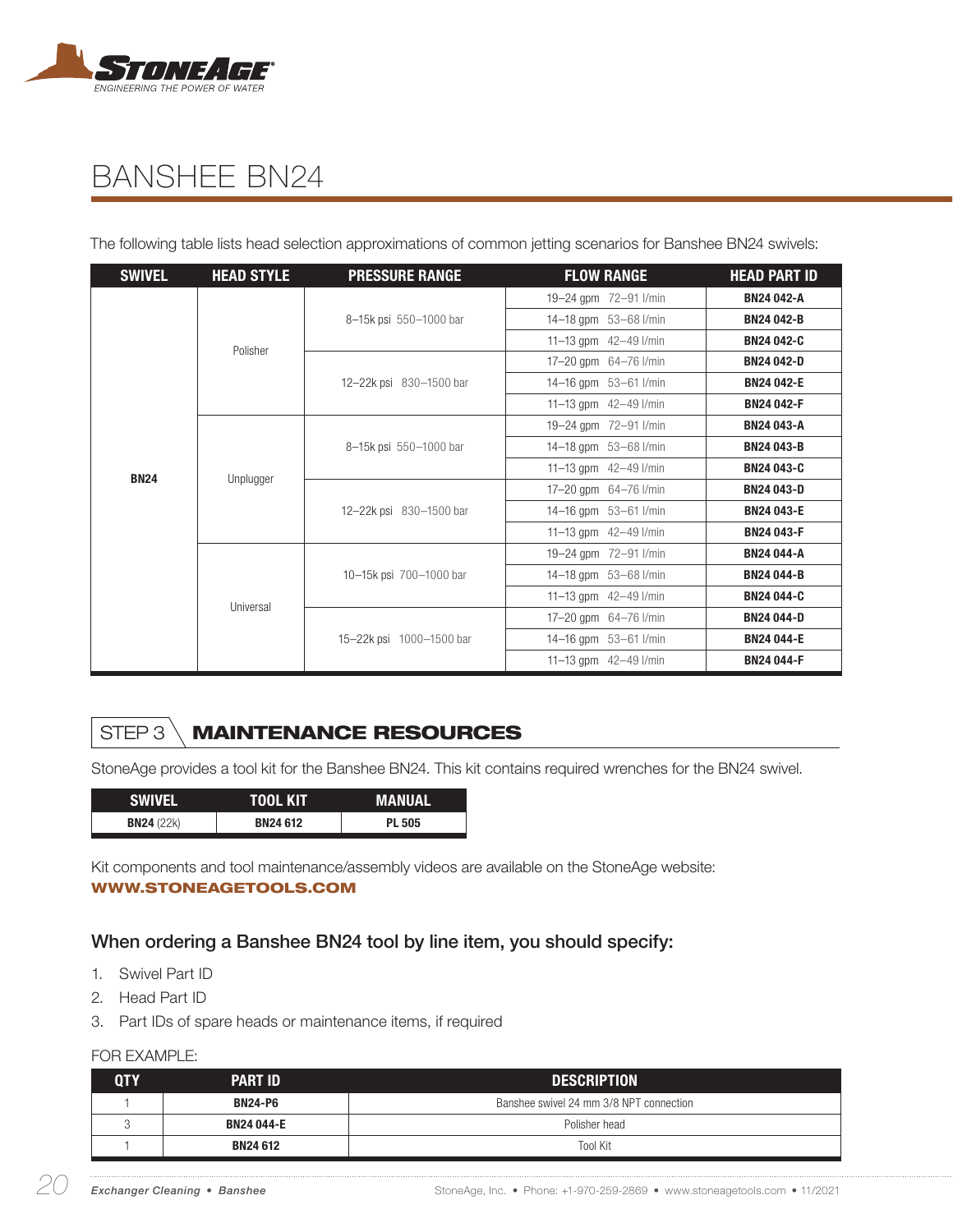### ORDERING A STANDARD PACKAGE

StoneAge offers standardized Banshee BN27 tool packages for the most commonly used configurations. All Banshee BN27 packages come fully assembled and include 1. Swivel, 2. Head.

The following table shows the configurations of standard Banshee BN27 tool packages:

| <b>MAXIMUM</b><br><b>PRESSURE</b> | <b>INLET</b><br><b>CONNECTION</b> | <b>PACKAGE CONTENTS</b>                       | <b>PACKAGE PART ID</b>  |  |
|-----------------------------------|-----------------------------------|-----------------------------------------------|-------------------------|--|
| 40k psi<br>2800 bar               | 9/16 LH Female                    | 1 x BN27 Banshee swivel<br>1 x Polisher head  | BN27-HP-POL-PKG         |  |
|                                   |                                   | 1 x BN27 Banshee swivel<br>1 x Unplugger head | <b>BN27-HP-UNP-PKG</b>  |  |
|                                   | M14 LH Female                     | 1 x BN27 Banshee swivel<br>1 x Polisher head  | BN27-MHP-POL-PKG        |  |
|                                   |                                   | 1 x BN27 Banshee swivel<br>1 x Unplugger head | <b>BN27-MHP-UNP-PKG</b> |  |

#### When ordering a standard Banshee BN27 package, you should specify:

- 1. Package Part ID and inlet connection thread
- 2. Pump pressure and flow
- 3. Hose length and ID

| <b>QTY</b> | PART ID         | <b>DESCRIPTION</b>                                               |
|------------|-----------------|------------------------------------------------------------------|
|            | BN27-HP-POL-PKG | BN27 polisher package 40k psi 7.5 gpm 50 ft 8 mm ID hose 9/16 LH |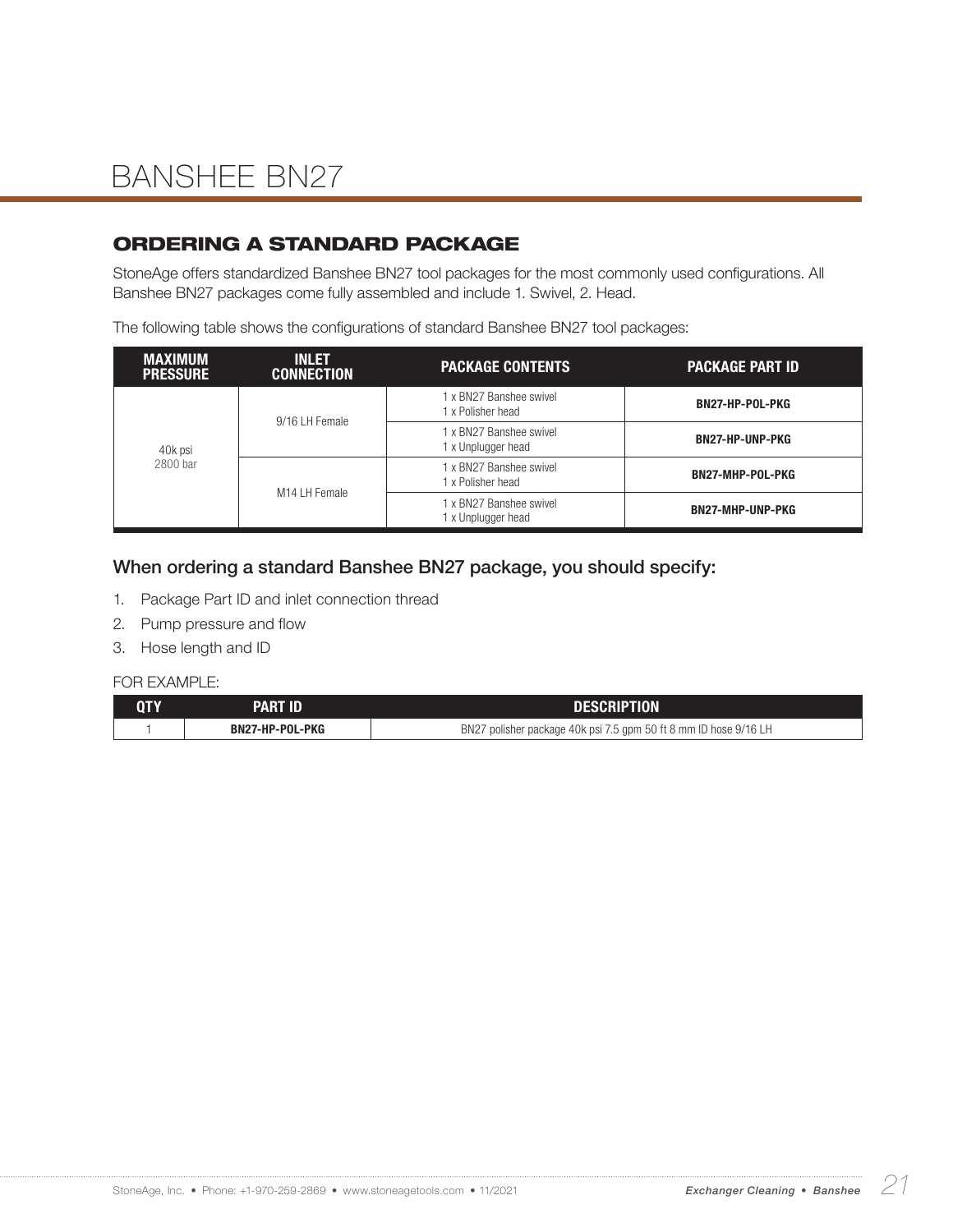

### ORDERING BY LINE ITEM

Complete tools can be configured by following the steps outlined below. Contact your StoneAge Customer Service for questions about specific applications.

## STEP1 **SWIVEL SELECTION**

There are two Banshee BN27 swivel options available. The correct swivel is selected based on the maximum working pressure and inlet connection required.

| MAXIMUM PRESSURE '  | <b>INLET CONNECTION</b> | <b>SWIVEL PART ID</b> |
|---------------------|-------------------------|-----------------------|
| 40k psi<br>2800 bar | 9/16 LH Female          | <b>BN27-H9L</b>       |
|                     | M14 LH Female           | <b>BN27-HM14L</b>     |

## STEP 2 HEAD SELECTION

There are two standard head configurations for the BN27 swivel. Custom heads are available on request.

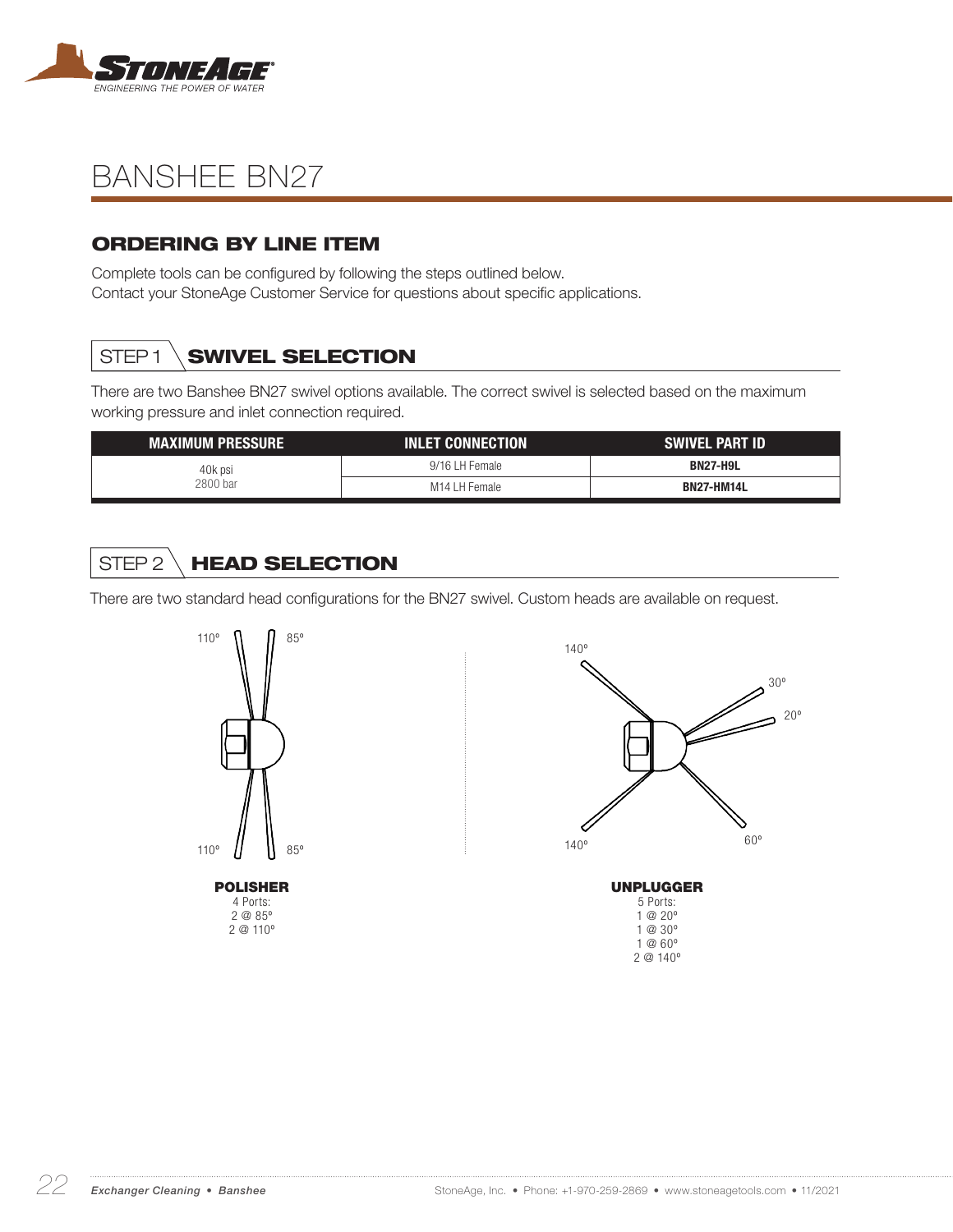|               | <b>HEAD STYLE</b> | <b>PRESSURE</b>                 | <b>FLOW RANGE</b>                | <b>HEAD PART ID</b> |                    | <b>NOZZLES FITTED</b> |  |
|---------------|-------------------|---------------------------------|----------------------------------|---------------------|--------------------|-----------------------|--|
| <b>SWIVEL</b> |                   | <b>RANGE</b>                    |                                  |                     | <b>FRONT</b>       | <b>BACK</b>           |  |
|               |                   |                                 | $8 - 8.5$ gpm<br>$30 - 32$ I/min | <b>BN27 442-A</b>   | 2 x 0 S 2 0 1 8    | 2 x 0 S 2 0 1 8       |  |
|               | Polisher          | $30 - 40k$ psi<br>2100-2800 bar | $7 - 7.5$ gpm<br>27-28 l/min     | <b>BN27 442-B</b>   | $2 \times$ 0S2 015 | $2 \times$ 0S2 016    |  |
|               |                   |                                 | $6 - 6.5$ gpm<br>$23 - 25$ I/min | <b>BN27442-C</b>    | $2 \times$ 0S2 011 | 2 x 0S2 015           |  |
|               |                   |                                 | $5 - 5.5$ gpm<br>19-21 I/min     | <b>BN27442-D</b>    | $2 \times$ 0S2 009 | 2 x 0S2 013           |  |
| <b>BN27</b>   |                   |                                 | $8 - 8.5$ gpm<br>$30 - 32$ I/min | <b>BN27443-A</b>    | 3 x 0S2 013        | $2 \times$ 0S2 019    |  |
|               |                   | $30 - 40k$ psi                  | $7 - 7.5$ gpm<br>27-28 l/min     | <b>BN27443-B</b>    | 3 x 0S2 011        | $2 \times$ 0S2 017    |  |
|               | Unplugger         | 2100-2800 bar                   | $6 - 6.5$ gpm<br>$23 - 25$ I/min | <b>BN27443-C</b>    | 3 x 0S2 009        | 2 x 0 S 2 0 1 4       |  |
|               |                   |                                 | $5 - 5.5$ gpm<br>19-21 I/min     | <b>BN27443-D</b>    | 3 x 0S2 006        | $2 \times$ 0S2 013    |  |

The following table lists head selection approximations of common jetting scenarios for Banshee BN27 swivels:

## STEP 3 MAINTENANCE RESOURCES

StoneAge provides a tool kit for the Banshee BN27. This kit contains required wrenches for the BN27 swivel.

| SWIVEL              | TOOL KIT            | <b>MANUAL</b> |
|---------------------|---------------------|---------------|
| <b>BN27</b> $(40k)$ | <b>BN27 6120H9L</b> | <b>PL 507</b> |

Kit components and tool maintenance/assembly videos are available on the StoneAge website: WWW.STONEAGETOOLS.COM

For questions or help with a specific application, configuration or tool repairs, please contact your StoneAge Customer Service.

#### When ordering a Banshee BN27 tool by line item, you should specify:

- 1. Swivel Part ID
- 2. Head Part ID
- 3. Part IDs of spare heads or maintenance items, if required

| QTY | <b>PART ID</b>   | <b>DESCRIPTION</b>                      |
|-----|------------------|-----------------------------------------|
|     | <b>BN27-H9L</b>  | Banshee swivel 27 mm 9/16 LH connection |
|     | <b>BN27443-C</b> | Unplugger head                          |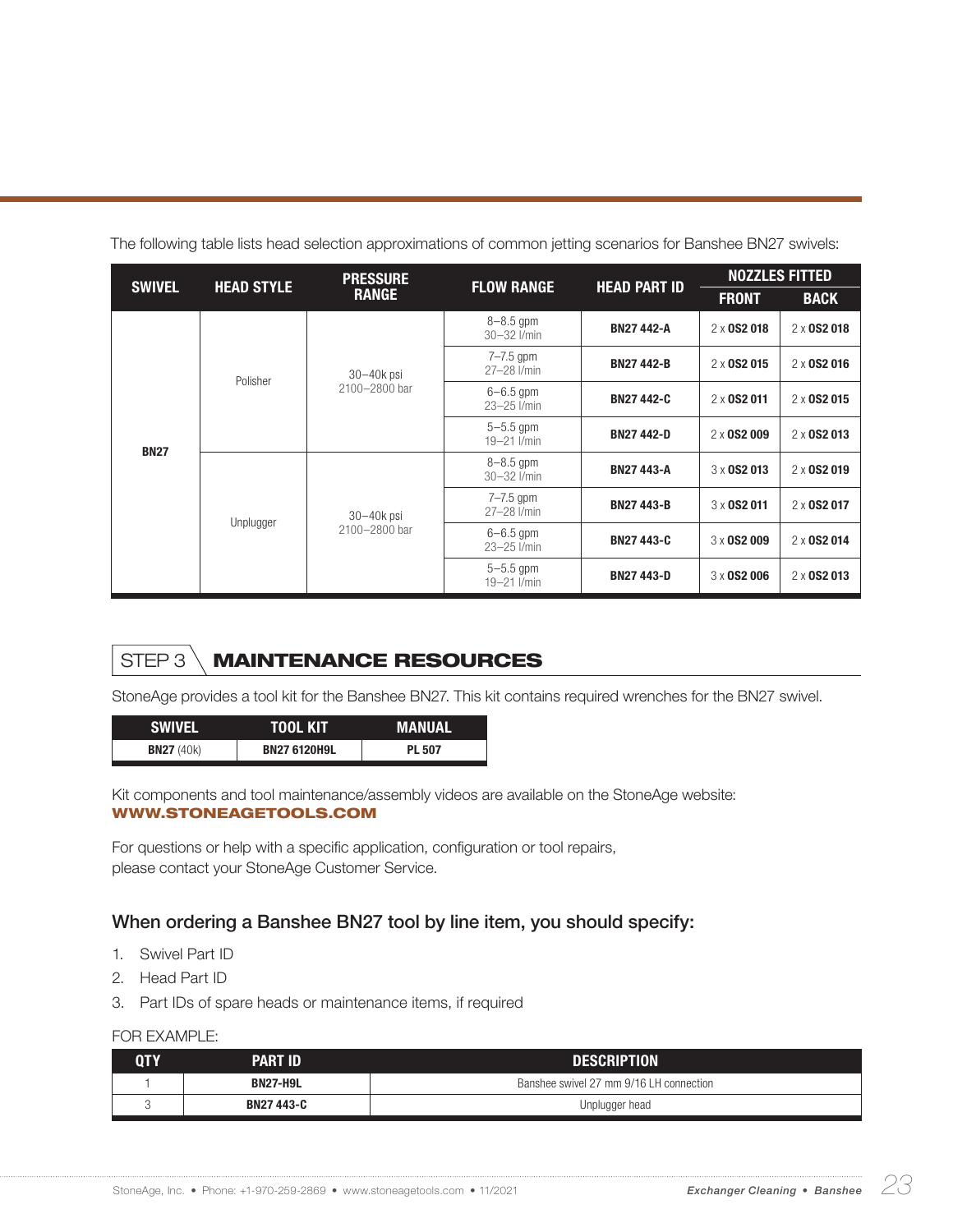

### ORDERING A STANDARD PACKAGE

StoneAge offers standardized Banshee BN33 tool packages for the most commonly used configurations. All Banshee BN33 packages come fully assembled and include 1. Swivel, 2. Head.

The following table shows the configurations of standard Banshee BN33 tool packages:

| <b>MAXIMUM</b><br><b>PRESSURE</b> | <b>INLET</b><br><b>CONNECTION</b> | <b>PACKAGE CONTENTS</b>                       | <b>PACKAGE PART ID</b>   |
|-----------------------------------|-----------------------------------|-----------------------------------------------|--------------------------|
| 15k psi<br>$1000$ bar             | 1/2 NPT Female                    | 1 x BN33 Banshee swivel<br>1 x Universal head | <b>BN33-NPT-UNI-PKG</b>  |
| 22k psi<br>1500 bar               | 1/2 BSP Female                    | 1 x BN33 Banshee swivel<br>1 x Universal head | <b>BN33-BSPP-UNI-PKG</b> |
|                                   | 9/16 MP Female                    | 1 x BN33 Banshee swivel<br>1 x Universal head | <b>BN33-MP-UNI-PKG</b>   |

#### When ordering a standard Banshee BN33 package, you should specify:

- 1. Package Part ID and inlet connection thread
- 2. Pump pressure and flow
- 3. Hose length and ID

| PART ID                | <b>DESCRIPTION</b>                                                      |
|------------------------|-------------------------------------------------------------------------|
| <b>BN33-MP-UNI-PKG</b> | BN33 universal package 9/16 MP inlet 15k psi 15 gpm 50 ft 10 mm ID hose |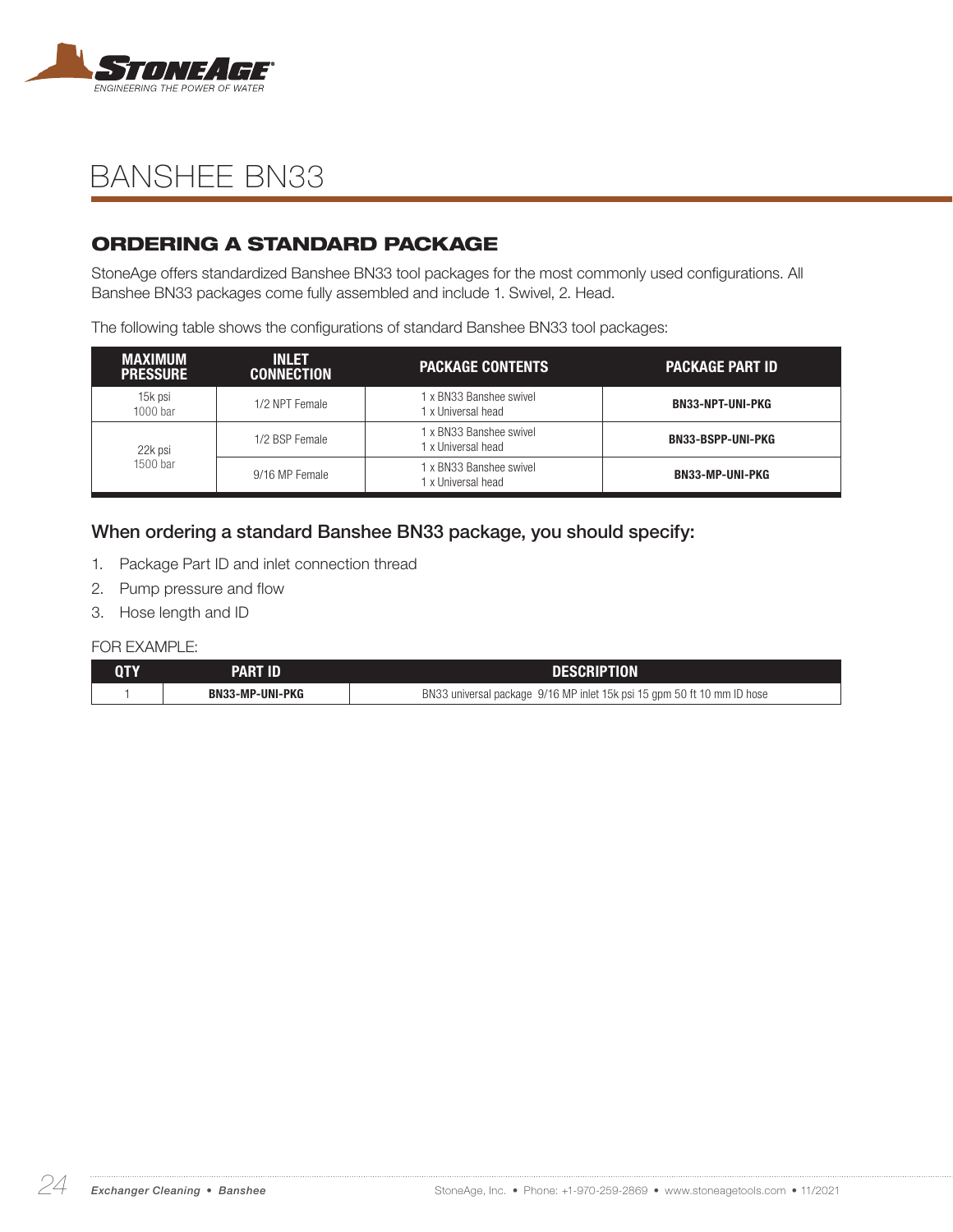#### ORDERING BY LINE ITEM

Complete tools can be configured by following the steps outlined below. Contact your StoneAge Customer Service for questions about specific applications.

## STEP1 **SWIVEL SELECTION**

There are six Banshee BN33 swivel options available. The correct swivel is selected based on the maximum working pressure and inlet connection required.

| <b>MAXIMUM PRESSURE</b> | <b>INLET CONNECTION</b> | SWIVEL PART ID    |
|-------------------------|-------------------------|-------------------|
| 15k psi<br>$1000$ bar   | 1/2 NPT Female          | <b>BN33-P8</b>    |
| 22k psi<br>1500 bar     | 1/2 BSPP Female         | <b>BN33-BSPP8</b> |
|                         | 9/16 MP Female          | <b>BN33-MP9</b>   |

## STEP 2 HEAD SELECTION

There is one standard head configurations for the BN33 swivel. Custom heads are available on request.